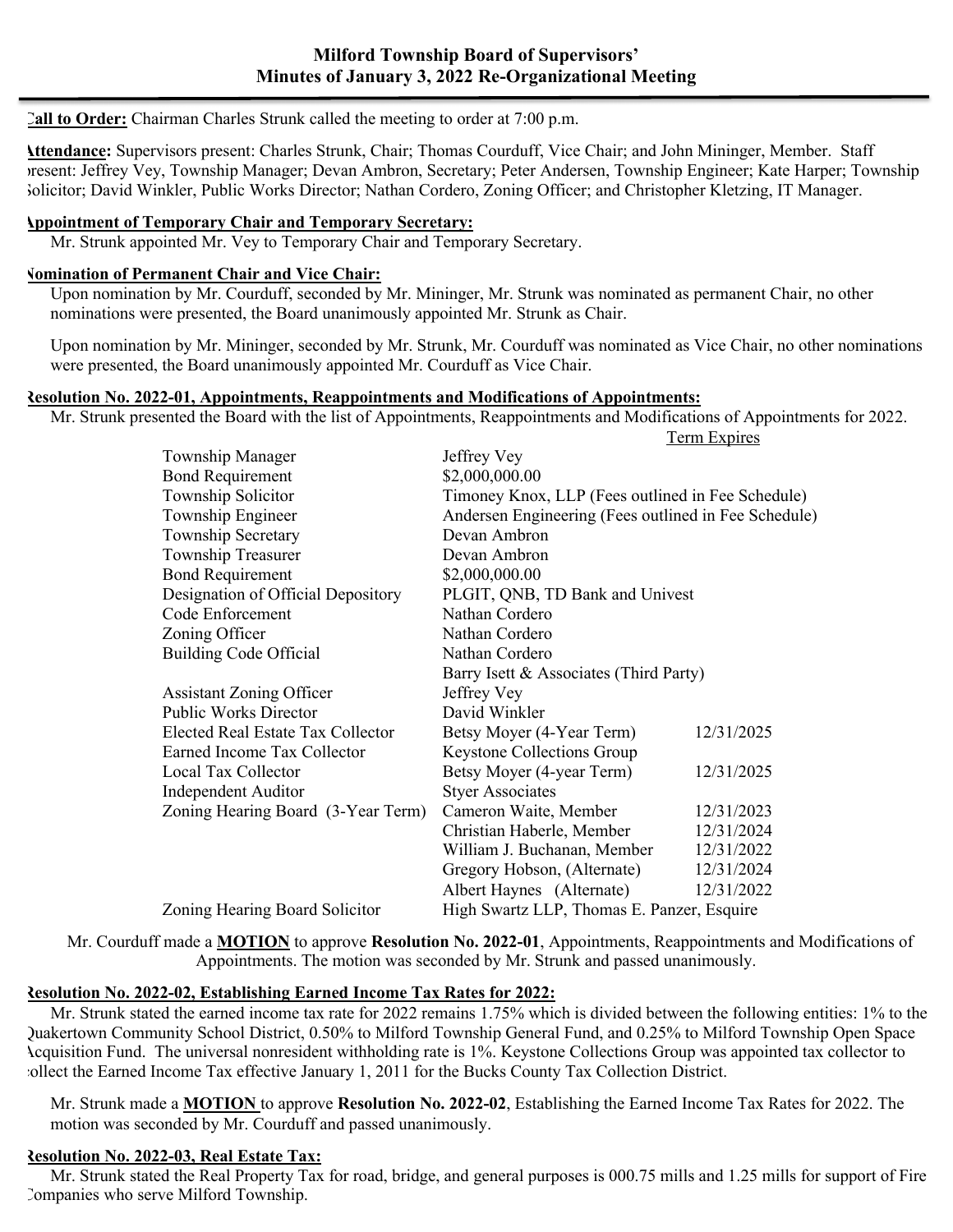Mr. Strunk made a **MOTION** to approve **Resolution No. 2022-03**, Levying a Tax Upon Real Property. The motion was seconded by Mr. Courduff and passed unanimously.

#### **Resolution No. 2022-04, 2022 Fee Schedule for Services:**

Mr. Strunk made a **MOTION** to approve **Resolution No. 2022-04**, Fee Schedule for Service with no revisions. The motion was seconded by Mr. Courduff and passed unanimously.

### **Resolution No. 2022-05, Street Light Assessment:**

Mr. Strunk stated the Street Light Assessment consists of 20 Street Lighting Districts with a total of 138 streetlights. The assessment ranges from \$18.00 to \$230.00 per property located in the district. The assessment is based off the cost to operate the treetlights.

Mr. Strunk made a **MOTION** to approve **Resolution No. 2022-05**, Street Light Assessment. The motion was seconded by Mr. Courduff and passed unanimously.

Mr. Mininger was nominated by Mr. Strunk as the Voting Delegate for Milford Township at the 2022 PSATS Convention being held at Hershey Lodge on April 24 through April 27, 2022.

Mr. Strunk made a **MOTION** to nominate Mr. Mininger as the Voting Delegate of Milford Township at the 2022 PSATS Convention being held on April 24 through April 27, 2022. Mr. Courduff seconded the motion.

With their being no further business, Mr. Strunk adjourned the re-organizational meeting at 7:03 p.m.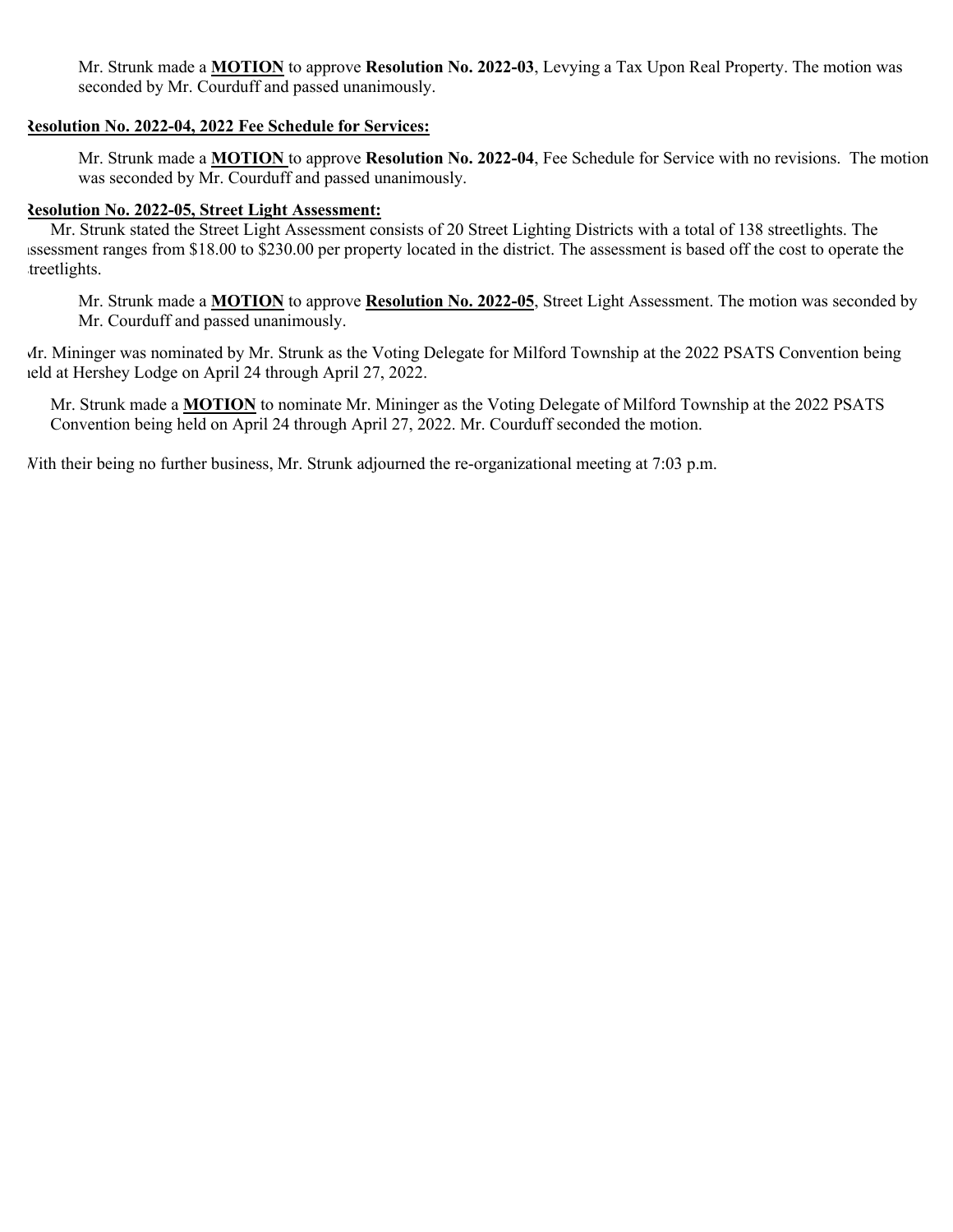#### **Attendance:**

Supervisors present: Charles Strunk, Chair; Thomas Courduff, Vice Chair; and John Mininger, Member. Staff present: Jeffrey Vey, Township Manager; Devan Ambron, Secretary; Peter Andersen, Andersen Engineering; Catherine Harper, Township Solicitor; David Winkler, Public Works Department; Nathan Cordero, Zoning Officer; and Christopher Kletzing, IT Manager.

Chairman Strunk called the Regular Meeting of the Milford Township Board of Supervisors to order at 7:03 p.m.

#### **Approval of Minutes:**

Mr. Courduff made a **MOTION** to approve the Board of Supervisors Meeting Minutes of December 7, 2021. Mr. Strunk seconded the motion. The motion passed unanimously.

### **Financial Report:**

Having reviewed the current bills list, Mr. Strunk made a **MOTION** to approve the invoices for payment, along with the Treasure's Report of November 30, 2021. Mr. Courduff seconded the motion. The motion passed unanimously.

### **Land Development:**

Quaker Pointe Hotel, 1915 John Fries Highway, TMP#23-010-021-001-Tabled

### **Correspondence:**

**Bucks County Airport Authority.** Mr. Mininger presented the Bucks County Airport Authority November 10, 2021 Meeting Minutes. Mr. Mininger stated the obstruction removal on the west side of the airport is finished and turned out well. There is a project in process to upgrade and rebuild the existing terminal building. A 50/50 grant from PennDOT has been obtained. The initial plan has been scaled back. There will be more to follow. The footprint will not be changed.

**Quakertown Area Planning Committee.** Mr. Vey presented the QAPC Meeting Minutes of October 12, 2021. Discussed at the meeting was the Comprehensive Plan Amendment along with invoices for payment.

### **Reports:**

**Code Enforcement.** Mr. Cordero presented the Code Enforcement Report for December 2021. A total of 12 permits were issued in December: 4 zoning permits, 1 single family dwelling, 3 residential renovation permits, 2 residential accessory permits, and 2 commercial permits. A total of 14 Use & Occupancy permits were issued and 1 fire inspections was performed.

**Public Works Department Reports.** Mr. Winkler presented the Public Works Departmental report for December 2021. Mr. Winkler stated the Public Work Department began the month planting chestnut trees at Unami Creek Park and finished the concrete work for the new pavilion, that is now complete except for wiring and tables. New trail signs were put up throughout the trail system. The crew performed some minor repairs to the basin on Hedgeline Drive and shoulder work on Weisel, Doerr and Old Woods Roads. Dave's Services helped the crew remove large dead ash trees on Mill Road. The crew went out one time this month to salt roadways. Mr. Courduff stated the pavilion looks great and the crew did a great job. Mr. Courduff stated the cracks in the hockey rink are worse than he thought. Mr. Winkler stated some of the cracks were able to be repaired with cold patch. Mr. Winkler tated he is unsure how much use the hockey rink is being used. Mr. Courduff stated he does see people using the rink quite often. Mr. Winkler stated the cracks in the hockey rink will be repaired using cold patch.

**Park Board.** Mr. Vey presented the Park Board meeting minutes of December 8, 2021. Mr. Vey stated the Board reported trail head signs have been installed along with the disc golf signage at Unami Creek Park. The pavilion at Unami is close to completion, amps and additional concrete work will be done in the spring. The re-painting of the park entrance signs will be completed in the spring when the weather is nicer. The lower basketball net should be removed. Three American Chestnut trees have been planted at Unami Creek Park on the slope coming down from the old pavilion site. The Board will visit the Kaufman/Bunn tract in the spring along with the butterfly gardens. The splash pad project is on track for spring of 2022. The board discussed the need for additional parking. Fees were discussed for the new Unami Creek Park and it is recommended the fees mirror the small pavilion fees at Molasses Creek Park, \$35.00 for residents and \$50.00 for non-residents.

**Milford Fire Company Reports for December 2021.** Mr. Ryan Hunsicker presented the December Report. Mr. Hunicker eported just over 300 calls were received for 2021. The Santa Run was a success with over 90 stops. The Officers for 2022 have been announced and there have been no changes to leadership, Keith Butler remains Chief, Ryan Hunsicker Deputy Chief, and Joe Sink remains Assistant Chief. Battalion Chiefs have been added which include, Chris Kletzing and Nathan Cordero and Lieutenants have moved to Captains, Tom Brun and Steve Muth, leaving the Lieutenant position vacant at this time. There are currently 5 tudents enrolled in EMT class and 2 in Fire Fighter 1 Class. Mr. Courduff has requested a list of Officers be forwarded to Milford Township.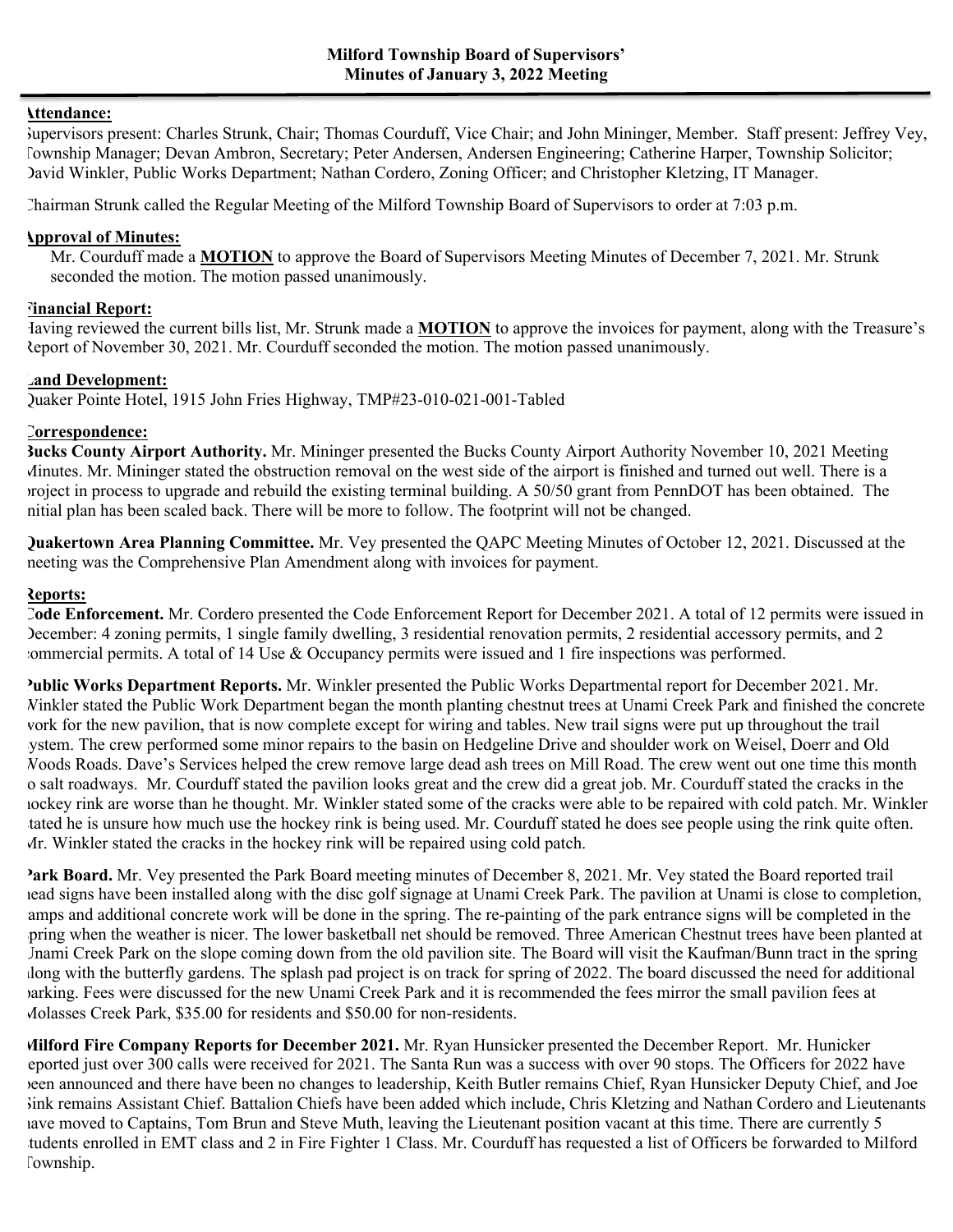**Other Business.** Mr. Strunk stated he has concerns regarding the limit on the bond is a little low. Mr. Courduff stated he agrees. Mr. Strunk stated he would like the limit increased. Mr. Courduff questioned if the Finance Officer should be bonded as well. Mr. Vey stated the \$2 million bond equates to \$1,250.00. Mr. Vey stated he has been removed from the majority of accounts at this time and agrees Nichole Mallery should be bonded at this time. Mr. Courduff asked Mr. Vey if he is an authorized signer of checks at his time. Mr. Vey stated he is not. Mr. Vey asked Mrs. Ambron what accounts he is still listed on. Mrs. Ambron stated Quakertown National Bank and the accounts held at TD Bank. Mr. Courduff asked if an auditor's opinion should be sought at this time. Mr. Vey asked if he should reach out to Styer for their opinion on removing himself and adding Nichole Mallery. Mr. Strunk stated yes, the opinion of the auditors should be obtained.

Mr. Courduff stated he would like a letter sent to Mrs. Janet Bonekemper, who has recently retired, for her years of service as an Elected Auditor for Milford Township.

#### **Manager Report:**

**Disc Golf.** Mr. Vey stated a request has been received from the PDGA, Professional Disc Golf Association, to host a one-day event, 45 people in the morning and 45 people in the afternoon. Mr. Vey reported Jon Roth and Bob Irick have been in the process of sprucing up the disc golf course. Support from local businesses will be pursued to raise funds for improvements to the disc golf course, such as pavers for the tees to replace the existing slick rubber mats. The ask was for permission to host the event, and nothing will be needed from the township. A February 20, 2022 date has been requested. Mr. Courduff asked if insurance would be obtained. Mr. Vey stated he would advise that Milford Township must be named as an additional insured for the event if approved. Mr. Courduff stated he has no problems approving the event to which Mr. Strunk and Mr. Mininger agreed.

**Hazard Mitigation Plan.** Mr. Vey stated a Resolution for adoption of the Bucks County 2021 Hazard Mitigation Plan is being presented. The resolution was brough to the attention of the Township at the time of design of the proposed Gehman regional detention basin. Mr. Vey stated the Gehman family has recently and respectfully declined the installation of a basin on their property. The Hazard Mitigation Plan identifies different hazards thoughout the township as well as an assessment of the vulnerabilities. Milford Township has numerous safeguards in place, such as a zoning ordinance a comprehensive plan, and so on. Mr. Vey stated he does not see a downside to adopting the Hazard Mitigation Plan. Adoption will allow Milford Township access to FEMA and FEMA funding.

Mr. Strunk made a **MOTION** to approve and adopt **Resolution No. 2022-06**, Bucks County 2021 Hazard Mitigation Plan. Mr. Mininger seconded the motion and the motion passed unanimously.

**Act 167.** Mr. Vey stated the Perkiomen Watershed Initiative has sent a form letter requesting Berks, Bucks, Lehigh, and Montgomery County to undertake plans to address stormwater issues, prepare stormwater plans that reduce stormwater runoff and associated pollution through Pennsylvania Act 167. Mr. Vey stated there were few items that should be addressed before proceeding. Mr. Vey recommends holding of on the Act 167 plan study at this time. Mr. Vey stated instead of looking at the entire Upper Perkiomen Watershed only, we may want to look at the Unami Watershed as well, which appears to be the missing link.

**Open Space Acquisition.** Mr. Vey stated if approved, previously adopted Resolution No. 2021-17 must be amended to reflect the purchase price of 2175 Allentown Road as \$190,000.00 not \$185,000.00. The slight price increase was determined following final negotiations. A settlement date had not been named at this time.

Mr. Courduff made a **MOTION** to adopt **Resolution No. 2022-07**, Authorizing the Acquisition of 2175 Allentown Road by Milford Township with a purchase price of \$190,000.00. Mr. Mininger seconded the motion, the motion passed unanimously.

**ARLE Grant.** Mr. Vey stated the application for the ARLE Grant for the left turning signal at Krammes Road, Spinnerstown Road, and Route 663 has not been selected for funding at this time.

**Wonsidler Farmhouse.** Mr. Vey stated he has had a discussion with Mr. Strunk regarding the restoration of the Wonsidler Farmhouse, 1975 Trumbauersville Road. Mr. Vey stated a permit for the on-lot septic system has been obtained at this time. Mr. Vey asked Mr. Winkler his thoughts on the commencement of construction. Mr. Winkler stated excavation could begin this year. Mr. Mininger asked if an estimate for the proposed 3-bedroom renovation has been obtained. Mr. Vey stated it has not. Mr. Vey tated the idea was to perform as much work utilizing in house labor as possible. Mr. Strunk stated Mr. Mininger is not thrilled with he renovation project moving forward Mr. Courduff stated he agrees. Mr. Courduff noted he has not seen any of the reports egarding the septic system and is unsure what type of system has been approved. Mr. Mininger stated he is not comfortable with the project moving forward without a general idea of the cost of the project. He does not want to lose the historic building and would like to do something to preserve the building. Mr. Strunk stated it is a good idea to know what we are getting into before we get started with the renovations. Mr. Vey stated a budget would be put together. Mr. Strunk asked Mr. Winkler if the attic windows have been repaired and are ready to be replaced. Mr. Winkler stated the windows have been repaired and will be put back in place o secure the house for the winter months.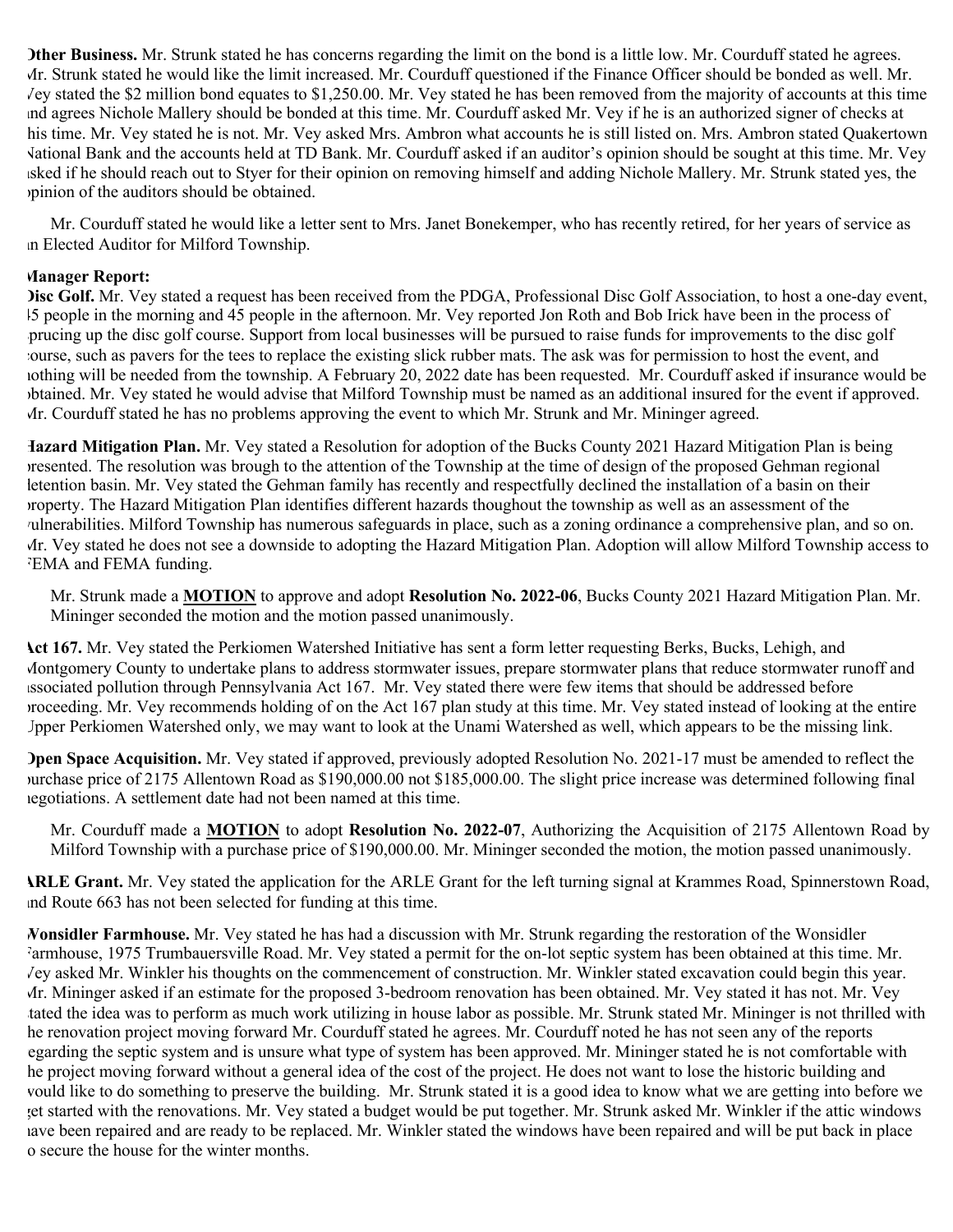### **Escrow Release:**

Mr. Strunk made a **MOTION** to approve the escrow release request for LifeQuest Nursing Center for the Mill Hill Road East Extension and Dolores Drive Project located along John Fries Highway, in the amount of \$63,543.60. Mr. Courduff seconded the motion. The motion passed unanimously.

## **Public Comment:**

No public comment was received

#### **Adjournment:**

Mr. Strunk announced the Board will meet in executive session to discuss potential litigation. With there being no further business Mr. Strunk made a **MOTION** to adjourn the January 3, 2022, regular meeting of the Milford Township Board of Supervisors at 7:35 p.m.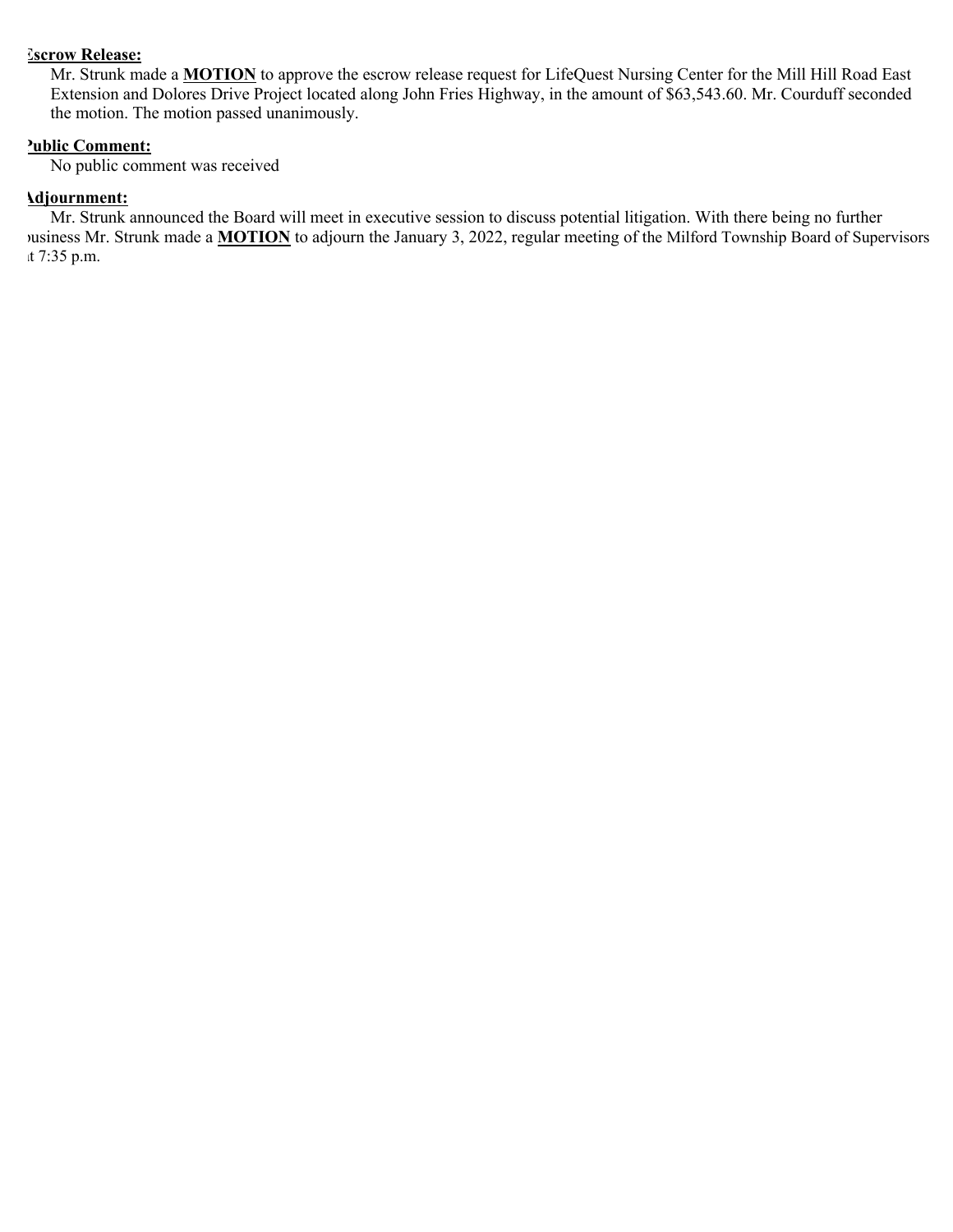## **Attendance:**

Supervisors present: Charles Strunk, Chair; Thomas Courduff, Vice Chair; and John Mininger, Member. Staff present: Jeffrey Vey, Township Manager; Devan Ambron, Secretary; Nathan Cordero, Zoning Officer; and Christopher Kletzing, IT Manager.

Chairman Strunk called the Meeting of the Milford Township Board of Supervisors to order at  $7:01$  p.m. Mr. Strunk announced the Board will meet in executive session following the regular meeting to discuss personnel.

**Public Safety Study:** Mr. Leo Hannon stated he has been engaged by Milford Township to perform a feasibility study for possible police services moving into township in the future. Mr. Hannon thanked the Board for entrusting him with this important work. The tudy will include continuation with the current service with the Pennsylvania State Police, possible regionalization with other municipalities with contracted services, and the development with private security or policing services through some of the industrial areas as is done through hospitals, colleges, and universities. Mr. Mininger noted and the possibility of contracting hrough the State Police is an option as well. Mr. Courduff stated he has met with Mr. Hannon and spoken to Mr. Hannon many imes and have had many conversations and he feels the document is well done and hopes Mr. Hannon feels comfortable with the agreement as well. Mr. Hannon stated he does and added this is very wise of the Supervisors to explore different options and make he decisions for their constituency based on the best and most current information before them. Mr. Hannon asked if there were any questions at this time. Mr. Courduff asked Mr. Hannon if he sees any significant changes to our little community in regard to the national philosophy of police enforcement or lack thereof going on over the six months or so. Mr. Hannon stated what he sees in his preliminary view of Milford Township is a rural sprawling agricultural community with blossoming industrial areas and expansion of infrastructural areas, such as the hospital and the further expansion of the hosptial. He also sees a municipality that has a major horough fare running directly through it with a direct line to major cities. Which makes it very attractive to draw people in who wish to have easy access to Philadelphia, Allentown and other cities. It is note worthy to say that in a grander scale violent crime appears to be on the rise, with that being said, Milford Township has some of the most preeminent law enforcement currently serving the township, the Pennsylvania State Police. He also knows that PSP is somewhat limited in their capabilities as well, they do not enforce municipal ordinances which can be a challenge. Mr. Hannon stated he does think it is forward thinking to be exploring possible options for police services within the township. Mr. Strunk stated with the easy access in and out of the Township, Route 663 and the Turnpike, criminals seem to be drawn to the area. Mr. Hannon stated this would be part of the examination of the individual needs of the township, looking at history trends in terms on crime and criminality, the types of crimes hat have been responded to in the past. Mr. Courduff stated as mentioned previously, Milford has a relationship with the 3 police departments surrounding the township and an introductory meeting should be set up. Mr. Hannon stated it would be his pleasure to et up the meeting.

**Fireworks for Fire Company Carnival:** Mr. Strunk stated the Milford Township Fire Company has requested an increase in the lonation amount for the annual firework show displayed at the carnival. The donation amount would increase from \$5,000 to \$7,000. Mr. Cordero stated the increase is requested due to the price increase in the fireworks.

Mr. Strunk made a **MOTION** to approve a donation to the Milford Township Volunteer Fire Company in the amount of \$7,000.00 for the firework display at the annual carnival. Mr. Courduff seconded the motion and the motion passed unanimously.

**Bucks County Opioid Settlement Agreement:** Mr. Strunk stated after review of the agreement he sees no downside on approving Milford Township's participation. Mr. Strunk asked Mr. Vey if he had any input. Mr. Vey stated if there is lack of participation it would be an obstruction to Bucks County.

Mr. Strunk made a **MOTION**, seconded by Mr. Courduff, and passed unanimously, to approve the Bucks County Opioid Settlement Agreement.

**State Liquid Fuels:** Mrs. Ambron reported the MS-965 Actual Use Report of State Funds for the calendar year 2021 has been completed and is ready for submission to the State. The equipment balance carried forward to next year's report totals \$120,323.45.

Mr. Mininger made a **MOTION** to approve submission of the MS-965 Actual Use Report of State Funds Report. Mr. Courduff seconded the motion.

**Invoices for Payment:** Following review of the bills list dated January 18, 2022, Mr. Strunk made a **MOTION** to approve the nvoices for payment. Mr. Courduff seconded the motion. The motion passed unanimously.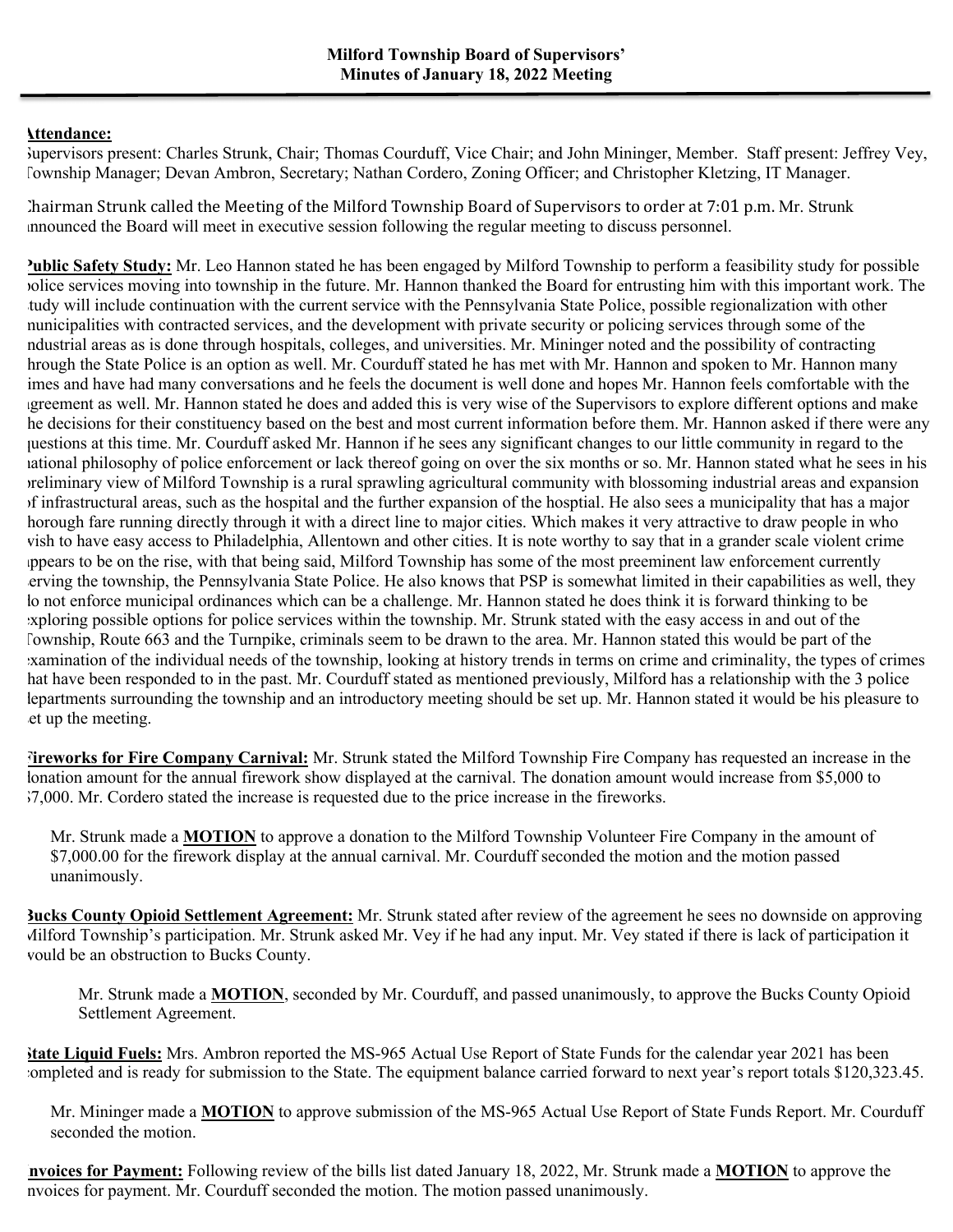**Portzer Road / Old Bethlehem Pike Roundabout:** Mr. Vey stated a request has been made from Urban Engineering requesting the contract expiration date for Engineering Agreement No. L00241, Part 2 be extended to September 30, 2022. The extension will allow the design team to complete the final design package and utility coordination.

Mr. Strunk made a **MOTION** to approve the request extending Engineering Agreement No. L00241, Part 2, to September 30, 2022. Mr. Mininger seconded the motion. The motion passed unanimously.

Mr. Strunk stated he has secured four acts for the concert in the park series, including the Craig Thatcher band. The total cost to date is \$3,000. There are details that still need to be worked out at this time, such as a stage and possibly a food truck.

#### **Public Comment:**

Ms. Janya Awckland of Wieand Road stated she is in favor of streetlights on township roads.

#### **Adjournment:**

With there being no further business Mr. Strunk made a **MOTION** to adjourn the January 18, 2022, meeting of the Milford Township Board of Supervisors at 7:18 p.m.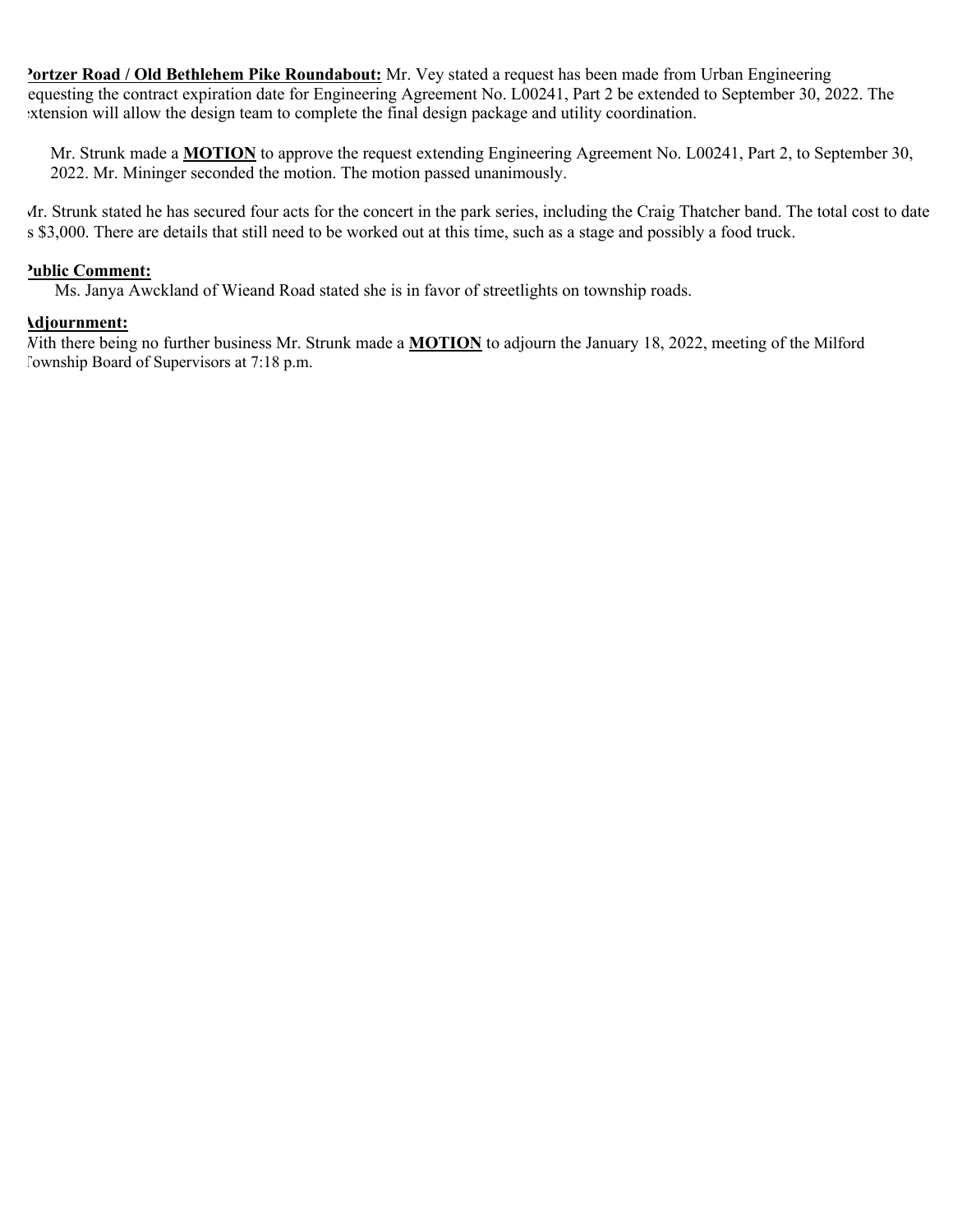#### **Attendance:**

Supervisors present: Charles Strunk, Chair; Thomas Courduff, Vice Chair; and John Mininger, Member. Staff present: Jeffrey Vey, Township Manager; Devan Ambron, Secretary; Peter Andersen, Andersen Engineering; Catherine Harper, Township Solicitor; David Winkler, Public Works Department; Nathan Cordero, Zoning Officer; and Christopher Kletzing, IT Manager.

**Call to Order:** Chairman Strunk called the meeting of the Milford Township Board of Supervisors to order at 7:05 p.m.

#### **Approval of Minutes:**

Mr. Courduff made a **MOTION** to approve the Board of Supervisors Meeting Minutes of January 3, 2022 and January 18, 2022. Mr. Strunk seconded the motion. The motion passed unanimously.

### **Financial Report:**

Having reviewed the current bills list, Mr. Strunk made a **MOTION** to approve the invoices for payment, along with the Treasure's Report of December, 2021. Mr. Mininger seconded the motion. The motion passed unanimously.

Mrs. Ambron seeks approval to update the signers on bank accounts held at Quakertown National Bank and PLGIT. The update ncludes naming Mrs. Ambron and Mrs. Nichole Mallery as signers on the account and removing Mr. Vey. Mr. Strunk made a **MOTION** to approve the signers of accounts to Mrs. Ambron and Mrs. Mallery and removing Mr. Vey for the accounts held at Quakertown National Bank and PLGIT. Mr. Mininger seconded the motion. The motion passed unanimously.

Mrs. Ambron presented the Milford Fire Company, Trumbauersville Fire Company, Richland Fire Company and Senior Center Annual Contribution disbursement schedule for 2022. Mr. Strunk made a **MOTION** to approve the disbursement schedule as presented. Mr. Courduff seconded the motion and the motion passed unanimously.

#### **Land Development:**

Quaker Pointe Hotel, 1915 John Fries Highway, TMP#23-010-021-001-Tabled

### **Other Business:**

Addition to Agricultural Security Area. Mr. Vey stated an application of inclusion to the Agricultural Security Area has been received from Mr. Gary Bender for the property located at 1500 Sleepy Hollow Road. The Bender tract totals 17.6 acres. The Agricultural Security Committee reviewed the application at the meeting of January 19, 2022. The Committee recommends the parcel be entered into the Agricultural Security Area. The Committee made comment that there is a substantial riparian corridor through the property and protecting this would go a long way in maintaining water quality. The Bucks County Planning Commission reviewed the application and recommended the parcel be included in the Agricultural Security Area given there are class 2 and 3 soils present on the property.

Mr. Strunk made a **MOTION** to approve the Proposal for the Creation or Modification of an Agricultural Security Area application submitted by Mr. Gary Bender for the property located at 1500 Sleepy Hollow Road, TMP #23-001-075. Mr. Courduff seconded the motion. The motion passed unanimously.

#### **Correspondence:**

**Bucks County Airport Authority.** Mr. Mininger reported the terminal building is still pending for an upgrade at this time. There will be no change to the existing footprint. Multiple grant applications have been submitted to add hangers. There is no prediction on what the outcome will be. Mr. Strunk asked if there are potential renters. Mr. Mininger stated yes and the current wait list is oughly three to six months at this time.

**Quakertown Area Planning Committee.** Mr. Vey reported the Quakertown Area Planning Committee reviewed the Comprehensive Plan Amendment. A guest speaker was present to discuss the latest plans for the Liberty Bell Trail. The Committee liscussed the status of trail projects in the area. The Upper Bucks County Public Transportation Feasibly Study was discussed. The annual transportation project rankings should be released in the near future.

**Plumstead Township Fire Police Assistance Request.** Fire Police assistance has been requested from Plumstead Township for the annual Blaze of Glory 5k Run on Saturday, March 26, 2022.

Mr. Mininger made a **MOTION** to approve the request for Fire Police Assistance. The motion was seconded by Mr. Courduff and passed unanimously.

**Milford Trumbauersville Area Sewer Authority.** Mr. Harry Koenig from the Milford Trumbauersville Area Sewer Authority hanked the Board for allowing him a few minutes to provide an update on the current happenings of the Sewer Authority. Mr. Koenig gave an update on the I & I study. The sewer authority is under a current Corrective Action Plan with DEP for future levelopment. Several thousand feet of easement has been cleared, two-hundred thousand feet of line has been televised to date, and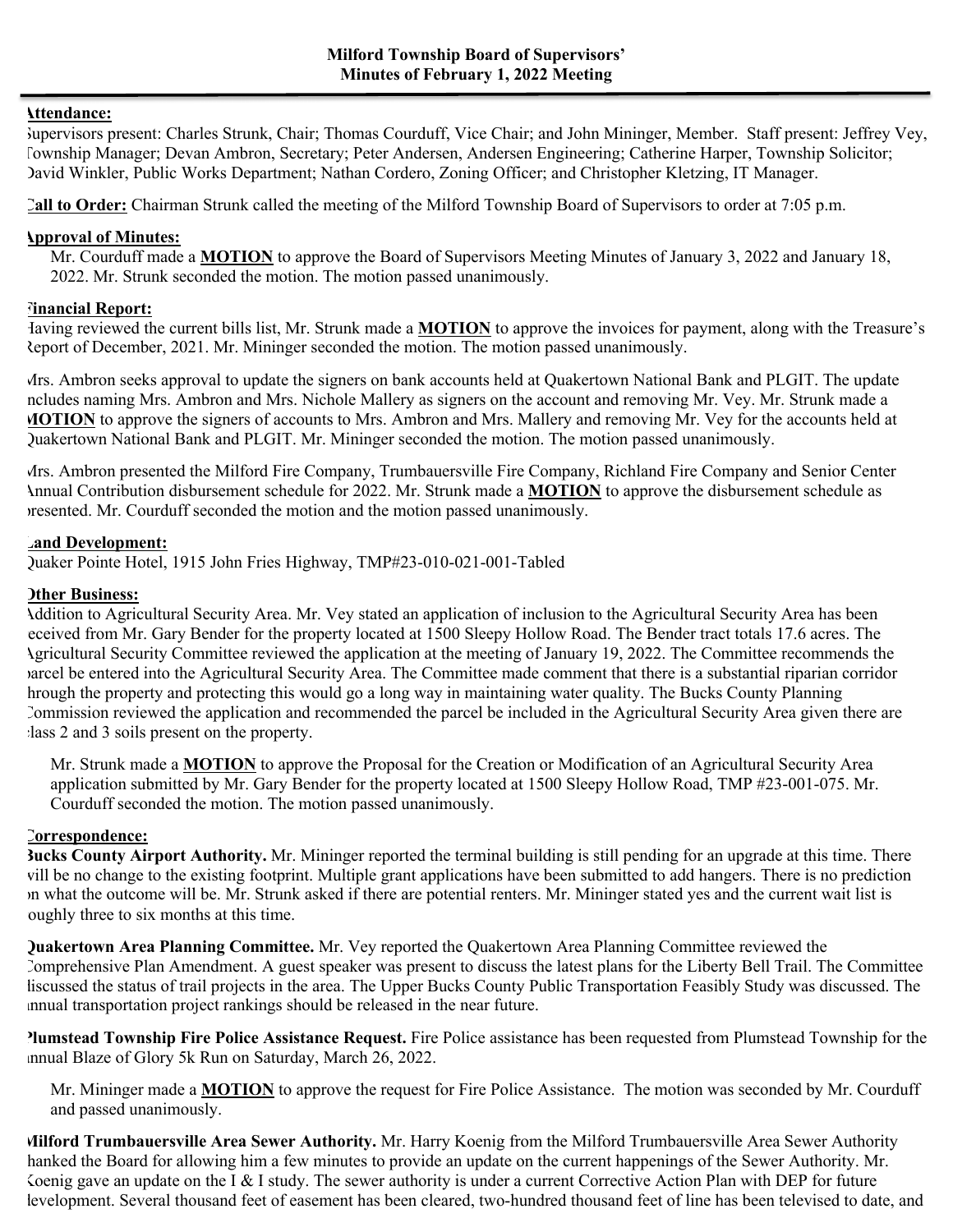several flow meters have been installed. The Authority now suspects some real inflow coming out of several subdivisions, which is why they are trying to promote downspouts and sump pumps are being entered into the sanitary sewer system. The proposed ordinance would not be the cure of the issue but would be helpful in aiding what is being seen with the flow meters and the elevising of the lines. No breaks in the sanitary sewer lines have been discovered. The effected subdivisions are newer. The homeowners may not be aware of where the lines are discharging. Mr. Koenig asked if the board had an update on where the proposed ordinance stands. Mr. Strunk asked Mr. Koenig what is needed from the Board. Mr. Koenig said he is looking for an update at this time. Mr. Koenig stated he would like to get a procedure in place where if a problem is found it can be corrected hrough an enforcement to make the action happen, disconnection of sump pump for example. Mr. Mininger asked Mr. Koenig if he hinks most of the problems are from sump pumps. Mr. Koenig stated not most of the problem, the areas identified over the last 10years, have shown that in at least 2 subdivisions there has been a great spike happening during rain events. The Authority has televised these lines during rain events and can see discharges coming out of laterals. Mr. Koenig stated they are trying to take the lischarging of sump pumps out of the equation so they can move forward. Mr. Koenig stated in looking at the township ordinance, here isn't an ordinance in place to mandate a resident to disconnect. Mr. Courduff stated when the sewer authority was formed the grants and funding required all extraneous water be kept out of the system. Mr. Courduff said he thought the Sewer Authority was pretty diligent in sump pumps, cross connections and the like. Mr. Courduff stated he thought inspections from the main to the house were turned over to the sewer authority. Mr. Koenig stated that is correct, that does fall under the Sewer Authority's jurisdiction. Mr. Courduff asked Mr. Koenig if under the sewer regulations in place and signed by the customer it is stated they will adhere to the regulations of the Sewer Authority and that the Authority does not have the right to go in and inspect for a sump pumps. Mr. Koenig stated that is correct and the resident could deny the Authority entry to the house. Mr. Courduff replied they could deny Mr. Cordero entry as well. Mr. Koenig stated with an ordinance in place, it may help cure the problem. Mr. Courduff stated the last proposed ordinance had Milford Township doing video of the sewer line. Mr. Koenig stated the last proposed ordinance required inspection of sump pump hook ups during a Use  $\&$  Occupancy inspection. Mr. Courduff said what he sees from his conversations with Nate, is some administrative details and the like, who will do what, we do not have the expertise to read a video tape of a sewer lateral. Mr. Koenig stated they are not requesting the township to perform video of the sewer laterals more the hook up of sump pumps. Mr. Courduff stated he thinks the simplest thing is to investigate at the of a Use  $\&$  Occupancy inspection which is done at the time of the sale of a house. Mr. Koenig said he has seen issues with the old iron pipes starting to fail which is found when the line is videoed. The older home seems to have curb traps which makes it difficult to video. Mr. Koenig stated they are just trying to move forward. He further stated he has a mailing prepared that he will share with Board. Mr. Courduff suggested Mr. Cordero and Mr. Koenig put together a basic sample ordinance to review. Mrs. Harper stated she as seen two types of ordinances that address the issue. One prohibits sump pumps connection to the sanitary sewer line and proposes a fine. The second s a do on sale clause. The inspection of the sump pump would need to be added to the regulations found in the Use & Occupancy Ordinance. Mr. Cordero stated both ordinances have been written up by the Sewer Authority Solicitor and he will forward to Mrs. Harper for review.

## **Reports:**

**Code Enforcement.** Mr. Cordero presented the Code Enforcement Report for January 2022. A total of 13 permits were issued in January: 1 zoning permit, 8 residential renovation permits, 3 residential accessory permits, and 1 institutional permit. A total of 10 Jse  $&$  Occupancy permits were issued and 10 fire inspections were performed.

Mr. Cordero stated he has received a request from Bethel Baptist Church to rent the large and small pavilion at Molasses Creek Park to hold an outdoor church service July 31, 2022 and August 7, 2022 from 8:00 a.m. to 2:00 p.m. The rear parking lot of the ownship building will be utilized for parking with a shuttle service to the park which will help eliminate the number of patrons crossing the road. A speaker system will be used at a low volume. Mr. Cordero stated a certificate of insurance has been provided naming the township as additional insured. Mr. Strunk stated the service in the park worked well last year without any issues. Mr. Mininger stated he does not see an issue allowing the rental of the pavilions.

**Public Works Department Reports.** The Public Works Department completed the lunchroom addition and attended a flagging seminar at Richland Township. We installed silt sock at the construction entrance on Rosenberger Road and topsoil was brought in from the ARCO site. A total of 5,300 cubic yards of topsoil was received. The crew has been out patching potholes and making necessary sign repairs. We went out to salt nine times and plowed twice this month. Mr. Courduff asked Mr. Winkler if the esidents were informed of the landscape berm. Mr. Courduff stated it is his understanding that Mr. Winkler and Mr. Vey were to meet with the residents to explain the project. Mr. Winkler stated he did not speak with anyone. Mr. Vey stated he spoke with Jim Chookagian and Alan Haynes and they are aware of the project. Mr. Chookagian, as president of the HOA, would speak to the other property owners as well. Mr. Courduff asked Mr. Winkler the status of construction of the berm. Mr. Winkler said the project is at a tandstill and we will not be receiving any more topsoil.

**AG Security.** Mr. Vey presented the minutes of the Agricultural Security Area Advisory Committee of January 19, 2022. The committee discussed the six parcels that available for lease. The Committees overall orientation is to establish leases by January 2023 which will allow farms adequate time to order their seeds/supplies prior to planting season. Mr. Vey further reported a liscussion was had regarding new land that comes on board and how to handle as a lease to farmers. The Committee welcomed newly appointed member, Mr. Wendell Gehman. The Committee also approved a recommendation to the Milford Township Board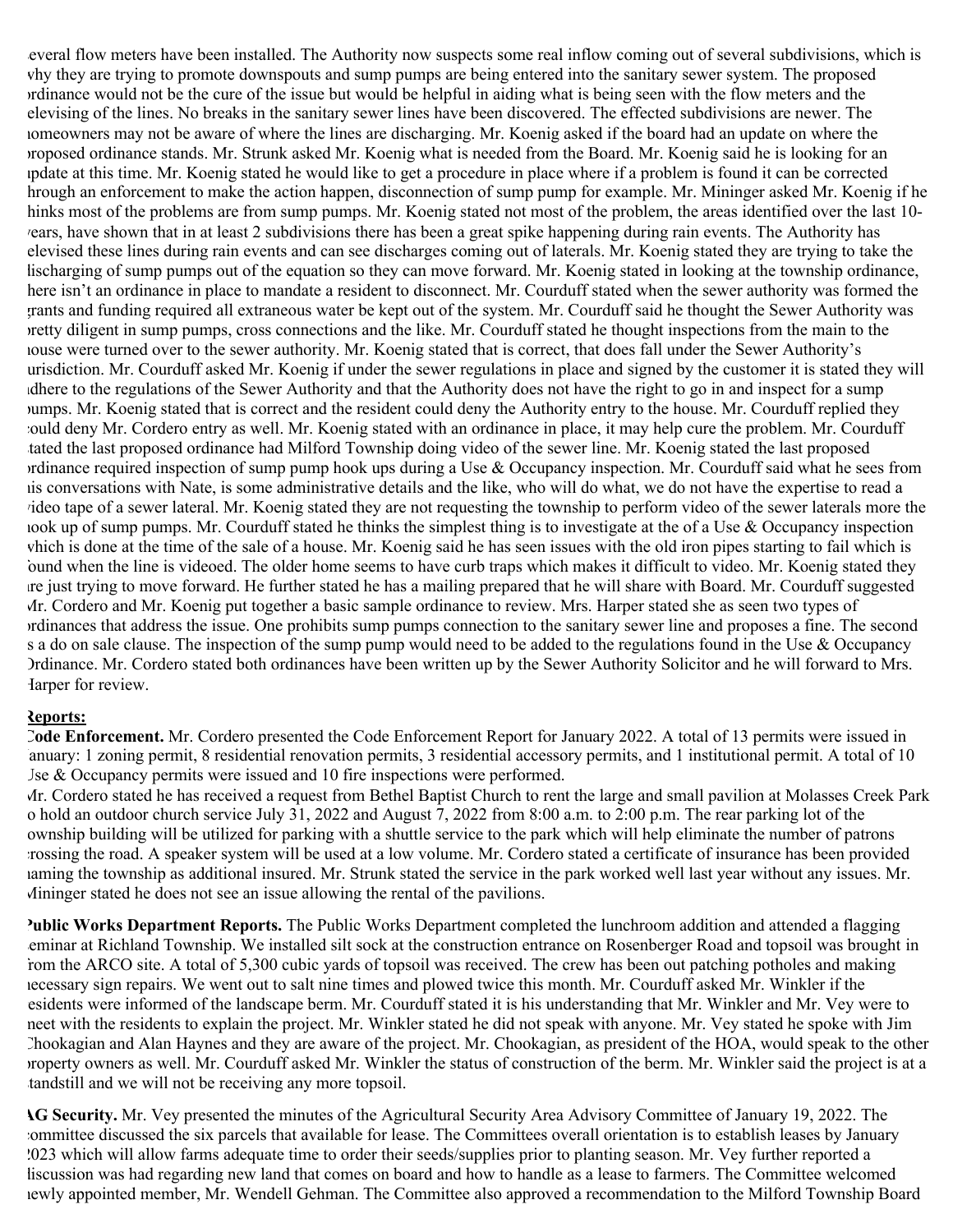of Supervisors to allow 1500 Sleepy Hollow Road, TMP 23-001-075 to join the Agricultural Security Area. Mr. Courduff told Mr. Winkler there was discussion about field tiles at the Heimbach property that are washing out. He does not know when they were put in and is unsure what is causing it. Mr. Winkler stated some of the problem is related to the swales located on the property. The farmers kept farming closer and closer to the swale which caused the swales to be filled in over the years. Mr. Winkler stated he hinks some of the issue could be corrected by the farmer with little impact to them. Mr. Vey stated a member of Conservation District has been out to visit the site. It was stated an option may be a series of settling ponds, which is regulatory. Mr. Vey stated he hopes to have staff out again to revisit the issue. Mr. Courduff stated the Heimbach farm is a farm they were looking to lease with the present issues on the property he does not see how a lease could be negotiated at this time. Mr. Strunk stated the other option is to not farm the property. Mr. Courduff stated a member of the Committee has reached out to someone who may be able to estore the property and will get back to the Committee.

**Milford Fire Company Reports for January 2022.** Chief Butler reported a total of 18 calls were received in January. There are currently 5 members of the Fire Company who are going for their EMT this year. The Fire Company is in the process QRS Certification renewed with the County and State. A discussion will be had with the county to add the Engine for dispatch to cardiac arrest call outs. Mr. Courduff stated the Township's Secretary Treasurer, Mrs. Ambron, has sent a request to get a final copy of the LOSAP Agreement. Chief Butler stated he would look into the status and report back.

**Trumbauersville Fire Company Report.** Mr. Strunk stated the Trumbauersville Fire Company Report of December 2021 is available for review.

### **Manager Report:**

**Elected Auditor Meeting Minutes.** Mr. Vey reported the meeting of the elected auditors of Milford Township was held on Tuesday, January 4, 2022. The hourly compensation rate for any elected official employed by the Township has been set at \$24.25 per hour representing a 2% increase. The minutes should also reflect that Gary Bender was elected as Chairman.

**Authorization to Execute 3rd Party Agreement.** Mr. Cordero stated our current contract with Barry Isett & Associates is expired and we are currently working on a month-to-month basis. There are no change in fees presented. Mr. Cordero stated he is seeking authorization to execute the agreement at this time. Mr. Courduff asked Mr. Cordero if he is happy with the service we are being provided. Mr. Cordero stated he is.

Mr. Courduff made a **MOTION** authorizing Mr. Cordero approval to execute the Barry Isett & Associates Third Party Agreement. Mr. Mininger seconded the motion. The motion passed unanimously.

**Clover Mill Street Light Conversion.** Mr. Kletzing stated following concerns from a resident regarding streetlights in Clover Mill, PPL performed an inspection of the lights and poles. The poles were found to be structurally sound with no concerns. Mr. Kletzing received an estimate from PPL to convert the existing streetlights to LED lights. This conversion would incur an additional cost of \$1.75 per year per household for the conversion. Mr. Kletzing asked for authorization to proceed with the conversion of 10 existing treetlights in Clover Mill to LED.

Mr. Courduff made MOTION to approve **Resolution No. 2022-08**, The Furnishing of Electric Street Lighting Service by PPL Electric Utilities Corporation to Milford Township along with authorization to proceed with the conversion of ten existing streetlights located at Clover Mill to LED. Mr. Mininger seconded the motion and the motion passed unanimously.

**1885 Trumbauersville Road Lease Agreement.** Mr. Vey stated Mr. John Pogas of Monster Tree is retiring and is passing on the business to another individual who has asked the township to execute a Landlord Agreement, which basically states we subordinate our interest in the collateral to the lending institution. Mr. Vey recommends Mrs. Harper review the agreement. Mr. Vey suggest it be noted that prior to entry into the building that the township be notified. Mr. Vey asked if there is timing for execution of the lease. Mr. Chris Olsen stated his goal is to execute the lease with a March 1, 2022 move in date. Mr. Vey asked Mr. Olsen if this is a takeover of the existing lease. Mr. Olsen stated it is, he would like to keep the same terms in place. Mr. Vey suggested Mrs. Harper review the Lease Agreement along with the Landlord Agreement prior to execution.

Mr. Courduff made a **MOTION** to approve execution of the Landlord Agreement subject to the Solicitors review. Mr. Mininger seconded the motion. The motion passed unanimously.

#### **Public Comment:**

Mr. Hal Schirmer, newly elected Board of Supervisor member of West Rock Hill Township, was in attendance to introduce himself o the Board.

#### **Adjournment:**

With there being no further business Mr. Strunk made a **MOTION** to adjourn the February 1, 2022, regular meeting of the Milford Township Board of Supervisors at 7:57 p.m.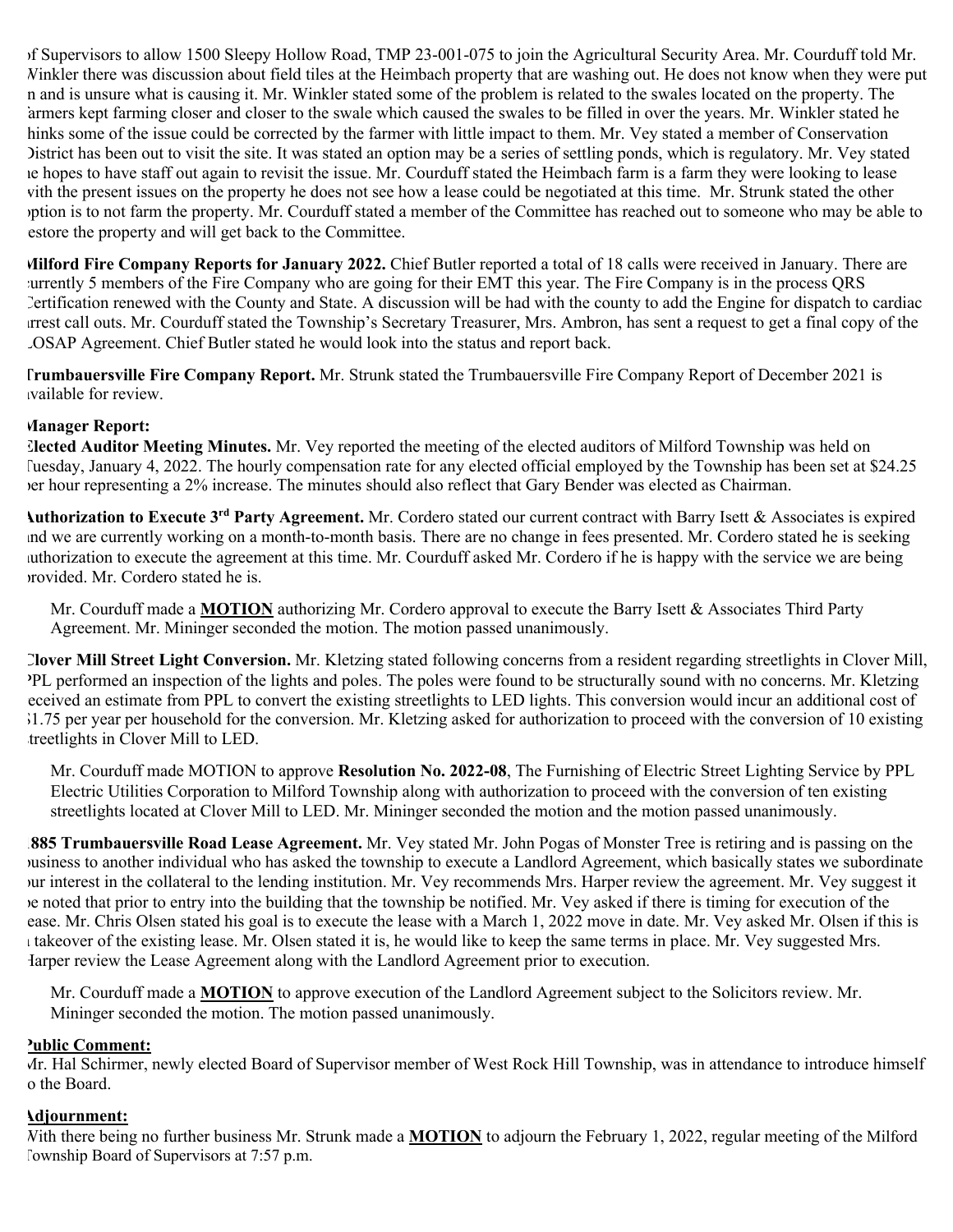#### **Attendance:**

Supervisors present: Charles Strunk, Chair; John Mininger, Member. Staff present: Jeffrey Vey, Township Manager; Devan Ambron, Secretary; Peter Andersen, Andersen Engineering; Catherine Harper, Township Solicitor; David Winkler, Public Works Department; Nathan Cordero, Zoning Officer; and Christopher Kletzing, IT Manager.

**Call to Order:** Chairman Strunk called the meeting of the Milford Township Board of Supervisors to order at 7:00 p.m.

#### **Approval of Minutes:**

Mr. Strunk made a **MOTION** to approve the Board of Supervisors Meeting Minutes of February 1, 2022. Mr. Mininger seconded the motion. The motion passed unanimously.

### **Financial Report:**

Having reviewed the current bills list, Mr. Strunk made a **MOTION** to approve the invoices for payment, along with the Treasure's Report of January 2022. Mr. Mininger seconded the motion. The motion passed unanimously.

### **Land Development:**

## **Quaker Pointe Hotel, 1915 John Fries Highway, TMP#23-010-021-001**-Tabled

**Faith Christian Academy, Preliminary/Final Plan of Land Development, 2255 Allentown Road, TMP# 23-010-112-001.** Mr. Scott Mease of Mease Engineering presented the Preliminary/Final Plan of Land Development on behalf of Faith Christian Academy. Mr. Mease gave a brief overview of the proposal. Approximately one year ago the Applicant submitted Land Development Plans for an artificial turf soccer field, identified as Phase 1 on the current plan. The Applicant now wishes to proceed to Phase 2 which includes the renovation of the existing athletic fields which would include, re-grading the existing football field and softball field, spin the softball field 90 degrees, install bleachers, a snack stand, lighting, and an indoor batting cage. Mr. Andersen addressed the Andersen Engineering review letter dated February 11, 2022. Mr. Andersen stated the property is located in he RA Zoning District and a school is a permitted use in this district. The applicant is proposing an impervious percentage of 18% where 40% is permitted. The proposal includes the installation of overhead lighting for the artificial turf soccer field. The poles for he lights will be 70 feet tall. Section 529 of the Zoning Ordinance allows the light poles if they are located at least 105 feet from the closest property line. The closest property line is approximately 350 feet. Light glare is prohibited beyond the lot line. The applicant has submitted information regarding the light intensity at the boundary of the soccer field. Mr. Andersen stated a request has been made for the light intensity data at the tract property lines. Mr. Mease stated the Applicant has filed the appropriate forms with the A for the installation of the proposed light poles but feels it was unnecessary as the height of the proposed lights is 70 feet and an application is required if the height is 100 feet or higher. Mr. Andersen stated Mease Engineering provided calculations that assumed the pre-development conditions prior to Phase 1 and Phase 2. The post development conditions included all the proposed mprovements shown on the plan. The design calculations demonstrate compliance with the Township's stormwater ordinance. Faith Christian has obtained an NPDES permit for Phase 1 which will also cover Phase 2. Mr. Andersen stated the plan proposes the ledication of the ultimate right-of-way of Allentown and Breisch Road and he defers to the Township regarding the right-of-way of Breisch Road. Mr. Strunk stated he saw no need to accept the right-of-way of Breisch Road, Mr. Mininger agreed. Mr. Andersen asked if there was consideration given to vacating Breisch Road as it does not go anywhere. Mr. Strunk stated the roadway does ead back to township owned open space. Mr. Strunk stated the Township will accept dedication of Allentown Road.

Mr. Strunk made a **MOTION** to approve the Faith Christian Academy Preliminary/Final Plan of Land Development for the property located at 2255 Allentown Road, TMP# 23-010-112-001 with the following conditions: Compliance with the Andersen Engineering review letter dated February 11, 2022, Dedication of the ultimate right-of-way of Allentown Road, Submission of lighting calculations to be reviewed and approved by the Township Engineer. Mr. Mininger seconded the motion and the motion passed unanimously.

**Mood, Waiver of Land Development, John Fries Highway, TMP# 23-010-100-001.** Thomas, Katie and Matthew Mood were in attendance to present the proposed waiver of land development request. The Applicant proposes to construct a building for agricultural storage and retail of their agricultural products. The building would replace the existing removable structures found on he property. The addition of a permanent structure would provide a more appealing appearance. Windy Spring Farms has operated a farm stand at the current location since the 1960's. Mr. Strunk reported the 2018 Subdivision from the Gambone property, an agreement was made to remove the farm stand from Route 663. Mr. Strunk stated he feels that is a binding agreement and would like the Township Solicitor to review the agreement. Thomas Mood stated when the 2-acre lot was purchased from Gambone, it was unsure at that time if the front property would be able to be purchased. The Moods now own the lot where the current farm stand exists and would like to keep the location due to the visibility factor. Mr. Strunk stated the reason the condition on the agreement was made was due to the properties direct access onto Route 663 and the turning motions, left turn in and out, are dangerous. Mrs. Harper stated she would review the conditions of approval. Mrs. Harper asked if there were any other conditions that may be triggered by the request. Matt Mood stated the formal agreement notes if building is proposed on lot 1, there is no building proposed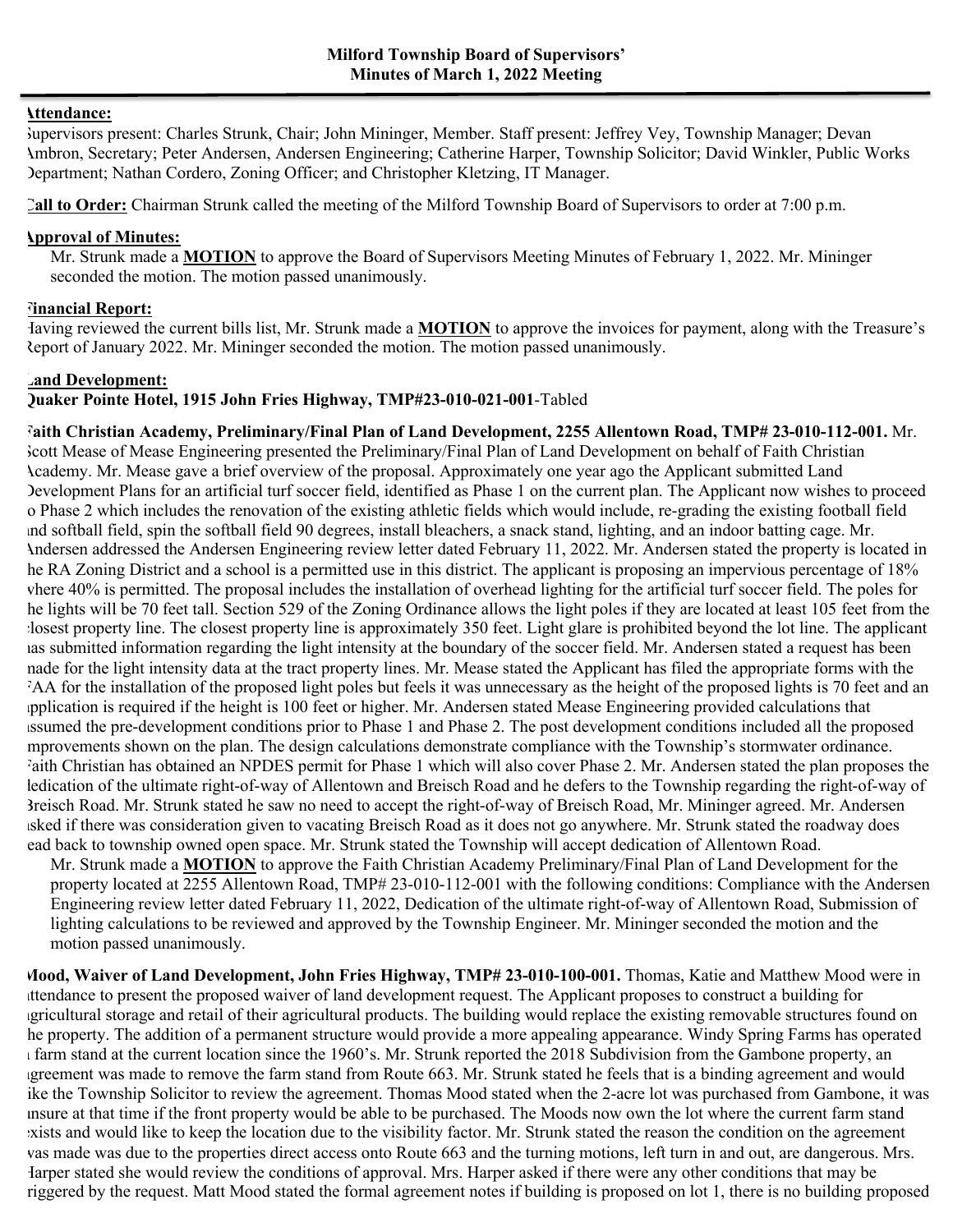on lot 1. The Moods have been issued a Highway Occupancy Permit from PennDOT which shows there are no requirements regarding left hand turns. Mr. Strunk stated the permit was issued by PennDOT, not the township. Katie Mood stated circumstances have changed. The Moods now own the parcel where the roadside stand is located along with the adjoining parcel. The property has historically been used for agricultural purposes and is intended to be used as such in the future. Katie Mood stated they are seeking approval to replace the non-permanent structures with one permanent structure which would elevate stresses on the property as well as provide a more appropriate storage facility to store the products all with an end goal of retail to the community. Mr. Strunk states he understands and appreciates that, however; there is an agreement in place that would need to be changed, if the Board agrees to lo so, releasing them from the condition. Katie Mood stated she thinks the change would reflect them now owning the property where the farm stand is currently. Mr. Strunk noted there is a lot of business done on the property and safety is a concern. Mrs. Harper will review the agreement and advise. Mr. Mininger stated he doesn't necessarily want to see the applicant have to go hrough a full land development, however; we do need more clarification on the agreement. Mrs. Harper stated Land Development Agreements run with the land. Mrs. Harper requested the PennDOT Highway Occupancy Permit be submitted to the township for eview. Mr. Strunk stated the Land Development Agreement and PennDOT Highway Occupancy would be reviewed and the request rescheduled to the April 5, 2022 Board of Supervisors meeting. Thomas Mood stated they have also discussed installing a ane to take the traffic exiting the property to Weiss Road. Mr. Strunk stated the issue there is concern about is allowing traffic to make a left into the property and a left out of the property. Thomas Mood stated PennDOT had noted prohibiting traffic from making a left in/out of the property was not warranted. There was no further discussion at this time.

**Vacu Braze, Inc., Waiver of Land Development, 2200 Kumry Road, TMP# 23-021-12-002.** Mr. Gavin Laboski was in attendance to present the proposal on behalf of the applicant. Mr. Laboski stated the applicant seeks approval to construct a 16,747 square foot addition to the existing manufacturing building located on Kumry road. Vacu Braze has received a variance from buffer requirements from the Zoning Hearing Board. The plan was before the Board of Supervisors in October of 2021 where several issued were raised. The plans have been revised to address these issues. Mr. Laboski stated the plan had a favorable review from the Planning Commission. Mr. Scott McMackin, project engineer, discussed comments found on the Andersen Engineer review letter. Mr. McMackin stated the comments were mainly regarding stormwater, water service, and sprinkler service. In regard to the stormwater, he main concern was with the site running from front to back with Allentown Road. Even with no increase in impervious surface there was a desire to improve the stormwater management facility. The applicant proposes to install a Mr. trench that will run along the rear of the existing parking lot. The facility was designed as a hybrid type of system, stone in the sub surface with a small berm above ground. The smaller storms will get into the stone and infiltrate, the larger storms will pond then slowly infiltrate. The plan now proposes 360-degree access around the building as discussed at the prior meeting along with a 2,500 square foot area of grass pavers. An analysis of the building was performed, and it was found that sprinklers are not required. Mr. McMackin stated the Planning Commission did make a recommendation of the approval of the waiver with the understanding that a Grading and Stormwater Management plan be submitted for review and approval and dedication of additional right-of-way be offered to the Township. Mr. Strunk said a discussion was had previously regarding tying into public water system and noted the Planning Commission didn't find hook up to public water necessary at this time. Mr. McMackin stated the main purpose of tying into public water was for the nstallation of a sprinkler system. Since it was determined a sprinkler system was not needed tying into the public water system was not needed at this time. The site is currently on a well and the current proposal does not create additional use of water. Mr. Strunk stated he would like the well tested for potable water. Mr. McMackin stated they will have the water tested. Mr. Strunk asked Mr. Andersen if he had anything to add. Mr. Andresen stated the plan meets the suggestions from the October 2021 review letter and found his review to be favorable. Mrs. Harper stated in the review letter date February 22, 2022, it is noted that there is a comment listed regarding the ledication of Allentown Road. Mrs. Harper asked Mr. Laboski what the status of the dedication of Allentown Road was. Mr. Strunk tated the township generally takes right-of-way when available. Mr. McMackin stated he does not see a concern with dedication of the ultimate right-of-way of Kumry and Allentown Road. Mc McMackin noted a waiver was noted on the requirement for road widening and the installation of curbs and sidewalks. Mr. Strunk stated he does not see the need for road widening or the installation of curbs and sidewalks as they are not present in the area.

Mr. Strunk made a **MOTION** to grant the Waiver of Land Development request, along with the requested waiver of road widening, curbs and sidewalks, with the following conditions: Compliance with the Andresen Engineering Review Letter dated February 22, 2022, Water quality test be performed to ensure potability. Dedication of the ultimate right-of-way of both Allentown Road and Kumry Road. Mr. Mininger seconded the motion. The motion passed unanimously.

#### **Other Business:**

**St. Luke's Quakertown Hospital Escrow Agreement, Future Traffic Escrow, Future Signal Maintenance Escrow.** Mr. Vey reported there are three existing escrow accounts established for St. Luke's Hospital, Hospital, West Wing Expansion, and West Wing Early Construction. All billing is currently going against the West Wing escrow account. The agreement is fine as written, and the simplest way is to release the current escrows from the Hospital and Early Construction accounts and create one escrow account for the project. A letter should be submitted requesting the transfer of the escrows to the single account. Mr. Vey stated the other item that has come up is in regard to the multiple letters of credit. Each letter of credit should be reviewed to ensure it is still current and has not expired. Mr. Steve Boell of St. Luke's Hospital stated St. Luke's will supply whatever documentation is needed o condense the current escrow accounts. A formal request letter from Mr. Boell will be submitted naming each letter of credit and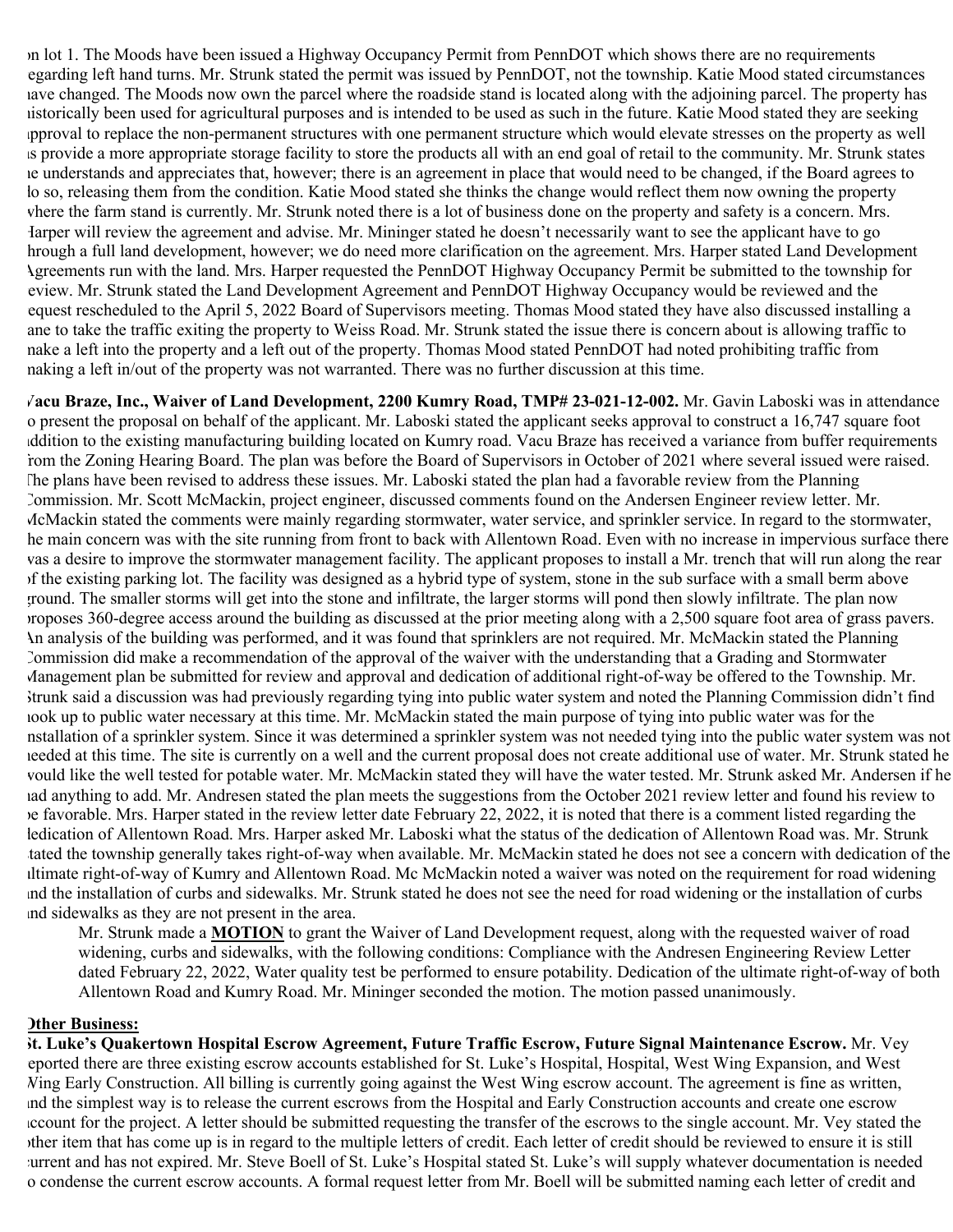he status of each. Mrs. Harper stated proper documentation should be submitted requesting any escrow releases that will be equested.

Mr. Strunk made a **MOTION** to approve the Escrow for Engineering, Legal and Other Fees in Connection with St. Luke's West Wing Expansion Land Development Agreement. The motion was seconded by Mr. Mininger and passed unanimously.

**St. Luke's West Wing Expansion Transformer.** Mr. Steve Boell and Mr. Nate Burns were in attendance to discuss the right-ofway. Mr. Boell stated as part of the Conditional Use approval Mill Hill Road is to be dedicated to the Township as a public right of way. There is an underground PPL transformer located within the right-of-way of Mill Hill Road and it is not unusual for these ypes of facilities to be located within the right-of-way. Mr. Boell stated Mrs. Harper has raised a valid point that since the facility benefits St. Luke's there should be a document in place ensuring that St. Luke's is responsible for the facility and the Township is to be indemnified. There should be language in place that if the facility must be relocated, or the road expanded or shifted, etc. that St. Luke's would bear the expense of relocating the facility. Mr. Boell and Mrs. Harper will work together to create a document addressing the issue and protecting the Township. Mrs. Harper asked if the Board is okay with leaving the transformer where it sits. If so, a revision to the Conditional Use Approval would need to be made stating a deed of dedication should be made when Mill Hill Road East is finished and an easement in favor of St. Luke's to maintain the transformer located in the right-of-way. Mr. Boell tated St. Luke's is totally agreeable. Mr. Strunk stated he thought the transformer was above ground now it is stated the ransformer is underground. Mr. Burns provided clarity; most of the transformer is located underground. There is a small portion hat is located above ground. The portion above ground will be protected with bollards. The underground portion is like a vault. The ransformer powers the existing hospital and was unable to be relocated. Mr. Mininger asked how far the transformer is from the roadway. Mr. Andersen stated the structure is located roughly 5 feet behind the curb. Mr. Burns noted that the bollards are 3 feet off he roadway and spaced pretty tight together.

Mr. Strunk made a **MOTION** to approve a revision to the Conditional Use Approval granted March 16, 2021, allowing the transformer to remain in the right-of-way with an irrevocable easement. Mr. Mininger seconded the motion. The motion passed unanimously.

**Milford Village Section 1, Apartment Fee Submission.** Mr. Del Markward has made submission for Land Development of Section 1, Apartments and Retail. Mr. Markward stated the current fee schedule does not reflect a fee for apartments. Mr. Markward stated he followed the same application fee schedule as with the submission of the Assisted Living facility, which was a non-residential land levelopment fee. Mr. Markward stated he does not feel the apartment should be classified as a multifamily residential use either and believes an alternate line items should be added to the fee schedule. Mr. Markward stated he has spoken to Mrs. Harper regarding the concern. Mr. Markward stated he paid an amount that he felt was close to being correct. Mrs. Harper asked if the real problem was hat of the escrow fee which by calculation is \$109,800. Mrs. Harper noted in 2016 Mr. Markward requested a reduction in the required escrow fee amount and was granted such. Mrs. Harper stated the Board may want to consider a reduction in required escrow to a lesser amount and make it evergreen. Mr. Andersen agreed that the fee is too high. Mr. Markward stated the application fee is also very high and feels this fee is more intended for a multifamily where multiple lots are involved. The present request consists of one lot with 262 apartment units. Mr. Mininger stated the reviews will be what they are, and Mrs. Harpers suggestion of an evergreen fund makes the most sense. Mrs. Harper stated a \$25,000 escrow should be sufficient. Mr. Markward stated he agrees, and the application fee should be looked at as well. Mrs. Harper stated the calculation was done correctly per the current fee schedule. Mr. Markward asked Mrs. Harper what the purpose of the application fee was used for. Mrs. Harper stated mainly administrative purposes. Mr. Markward stated the fee for the Assisted Living was close to \$10,000 and \$53,000 seems to be too much. Mr. Strunk stated the fee schedule is set and he is unsure why we would want to change it. Mr. Strunk noted the plan consists of 262 apartments. Mrs. Harper did state 262 apartments, located in 6 buildings, is a larger development and the fees were calculated correctly. Mr. Strunk tated he is not inclined to change the application fee at this time. Mr. Markward asked if a reimbursement of unused funds would be refunded. Mr. Strunk stated no, that is not how it is processed. The fee schedule will be looked at for potential changes next year.

Mr. Strunk made a **MOTION** to reduce the required escrow fee from \$109,800 to \$25,000 to be held in evergreen. The motion was seconded by Mr. Mininger and passed unanimously.

#### **Correspondence:**

**Bucks County Airport Authority.** Mr. Mininger reported the Airport Authority has approved putting the renovations of the terminal building out to bid. The renovations are mainly cosmetic and not structural. Mr. Mininger stated the Airport Authority has hired a new administrator who will act as a liaison for all the airports.

**Milford Township Water Authority.** Mr. Vey reported the Milford Township Water Authority Minutes cover routine business and are available for review.

**Milford Trumbauersville Area Sewer Authority.** Mr. Joe Valentine of the Milford Trumbauersville Area Sewer Authority was in attendance. Mr. Valentine asked for a status update on the proposed Ordinance regarding the discharge of sump pumps into the ewer system. Mrs. Harper stated a draft ordinance, which allows for inspections at the time of a Use  $\&$  Occupancy inspection, has ecently been submitted and is currently being reviewed.

#### **Reports:**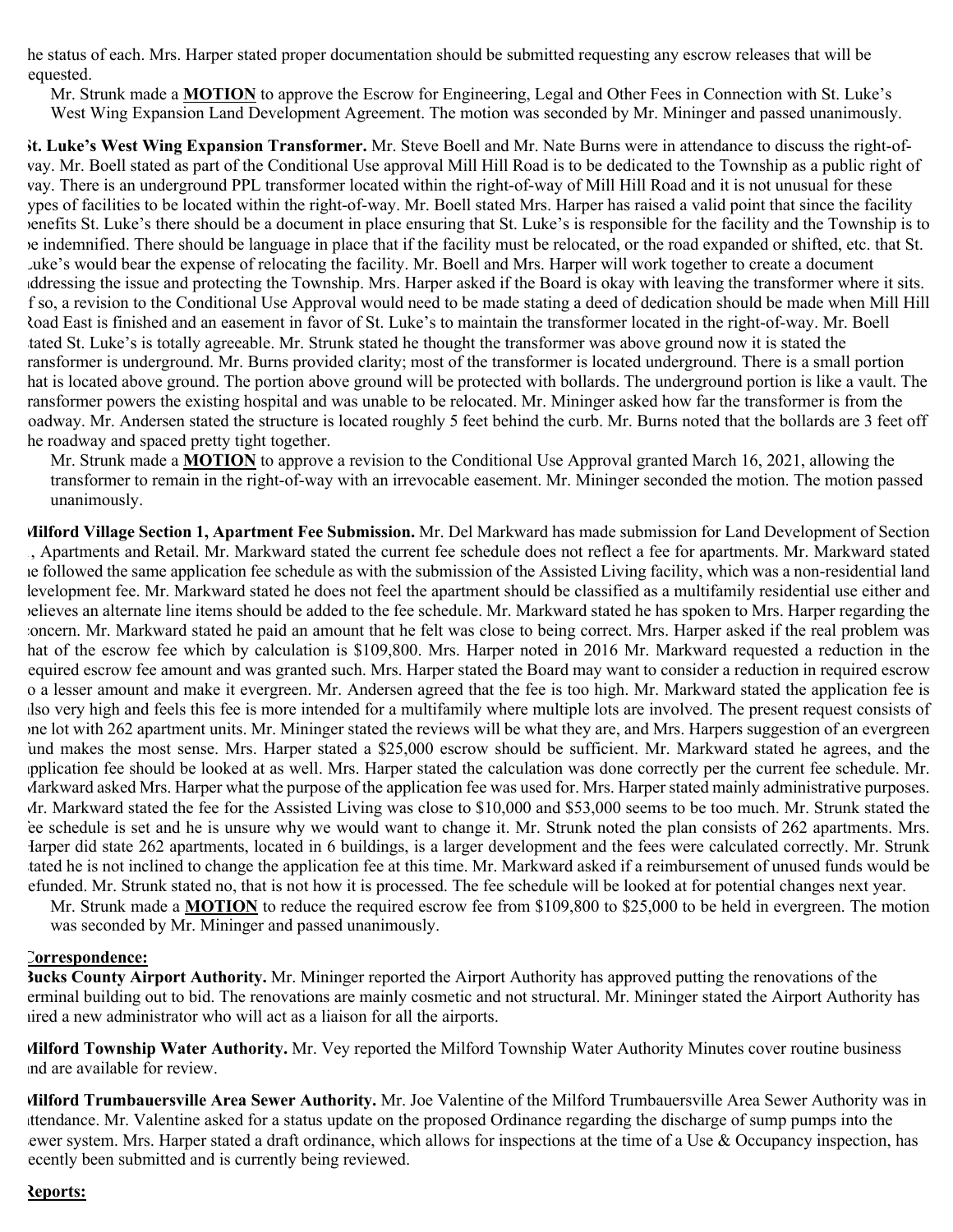**Code Enforcement.** Mr. Cordero presented the Code Enforcement Report for February 2022. A total of 16 permits were issued in February: 3 zoning permit, 5 residential renovation permits, 2 residential accessory permits, 4 commercial permits, and 2 single amily dwelling permits. A total of 6 Use  $\&$  Occupancy permits were issued and 9 fire inspections were performed.

**Public Works Department Reports.** The Public Works Department spent a lot of the month patching potholes and cleaning up/removing trees. Dave's services helped us take down large ash trees in the open space on Klines Mill Road and we removed ash trees in the open space at Parkside Development. Two large dying Norway maples were taken down at the old schoolhouse. We are working on building the picnic tables for the new pavilion at Unami Creek Park. We removed the transfer case and replaced the bearings in the small dump truck for the second time in four years and the truck is back up and running. We went out four times to salt this month and didn't have to plow at all. Mr. Winkler stated the Co-Stars Salt Participation Acknowledgement/Approval to DGS Statewide Contract for Sodium Chloride (Road Salt) for the August 2022- July 2023 Season is open until March 15, 2022 and eeks approval to participate.

Mr. Strunk made a **MOTION** to approve participation in the 2022-2023 Statewide Contract for Road Salt. Mr. Mininger seconded the motion. The motion passed unanimously.

**Park Board.** Mr. Vey presented the Park Board meeting minutes of February 9, 2022. Several ash trees have been removed from he Parkside Estates detention basin. Mr. Vey stated the plans for the splash pad at Molasses Creek Park were discussed which ncluded the placement of the splash pad. Mr. Vey reported a bathroom upgrade is proposed as part of the plan as well as the construction of a new restroom facility. Mr. Strunk asked how far the placement of the splash pad is from the existing bathrooms. Mr. Vey stated the existing bathroom is in close proximity and he is looking into a precast structure. A discussion was had with the aquatic designer, and he is unsure of the availability of the PVC piping.

**Milford Fire Company Report.** Chief Butler presented the Fire Company Report for February 2022. A total of 18 calls were received. The Fire Company was approved for the State Grant debt reduction for the generator at Station 57. A meeting was had with Trumbauersville Borough Fire Company and joint drills should begin soon. A request will made to the County to have an engine from Milford Township dispatched to cardiac arrest calls. Chief Butler stated the carnival is on for this year and the Fire Company will contract a new company to outfit the rides. Mr. Strunk asked Chief Butler if the Fire Company is equipped with AED's. Chief Butler stated they are and there currently have five new members who are in the process of getting their EMT certifications.

**Trumbauersville Fire Company Report.** Mr. Strunk stated the Trumbauersville Fire Company Report of January 2022 is available for review.

**Manager Report:** Mr. Vey reported a request for modification of the Nichol Subdivision approved in January of 2018 has been eceived. The Applicant requests the approved shared driveway be amended allowing for two individual driveways for lot #2 and ot #3 located on Bauman Road. Mr. Strunk stated he sees no problem allowing two driveways.

Mr. Mininger made a **MOTION** to amend the January 2, 2018 Final Plan of Subdivision approval granted to Robert & Nancy Nichol for the property located on Bauman Road, TMP# 23-002-136 allowing for two individual driveways to serve lot #2 and lot #3. The motion was seconded by Mr. Strunk and passed unanimously.

Authorization to Bid for replacement of first floor HVAC system for the Milford Township Administration Building. Mr. Cordero tated he anticipates the cost to be approximately \$25,000 to \$35,000. One unit currently serves the first floor. Mr. Vey stated the current controls in place are outdated. Mr. Mininger asked if the purchase of the new system would be paid using the ARP funds. Mr. Vey stated it would.

Mr. Strunk made a **MOTION** to authorize the advertising of the replacement of the first floor HVAC system at the Milford Township Administration Office. The motion was seconded by Mr. Mininger and passed unanimously.

Mr. Vey seeks authorization to proceed with the purchase of two pickup trucks for the Public Works Department. Mr. Winkler stated he has received a quote for two Chevrolet 3500 pickup trucks. The trucks would be equipped with a plow and spreader. An approximate cost of \$70,000 was provided for each truck. A solid price will not be given until May, 2022. The intent is to utilize the ARP funds for the purchase of the vehicles.

Mr. Strunk made a **MOTION** to approve the purchase of two Chevrolet 3500's equipped with plow and spreader. Mr. Mininger seconded the motion. The motion passed unanimously.

Mr. Vey seeks authorization to proceed with the purchase of a vehicle to be used by administrative staff for various tasks. A quote was obtained from Hondru Ford for the purchase of a 2022 Ford Escape AWD with a purchase price of \$28,865.00. The delivery of he vehicle would be made 24 to 26 weeks after the order is placed.

Mr. Strunk made a **MOTION** to approve the purchase of a 2022 Ford Escape for administrative use. Mr. Mininger seconded the motion. The motion passed unanimously.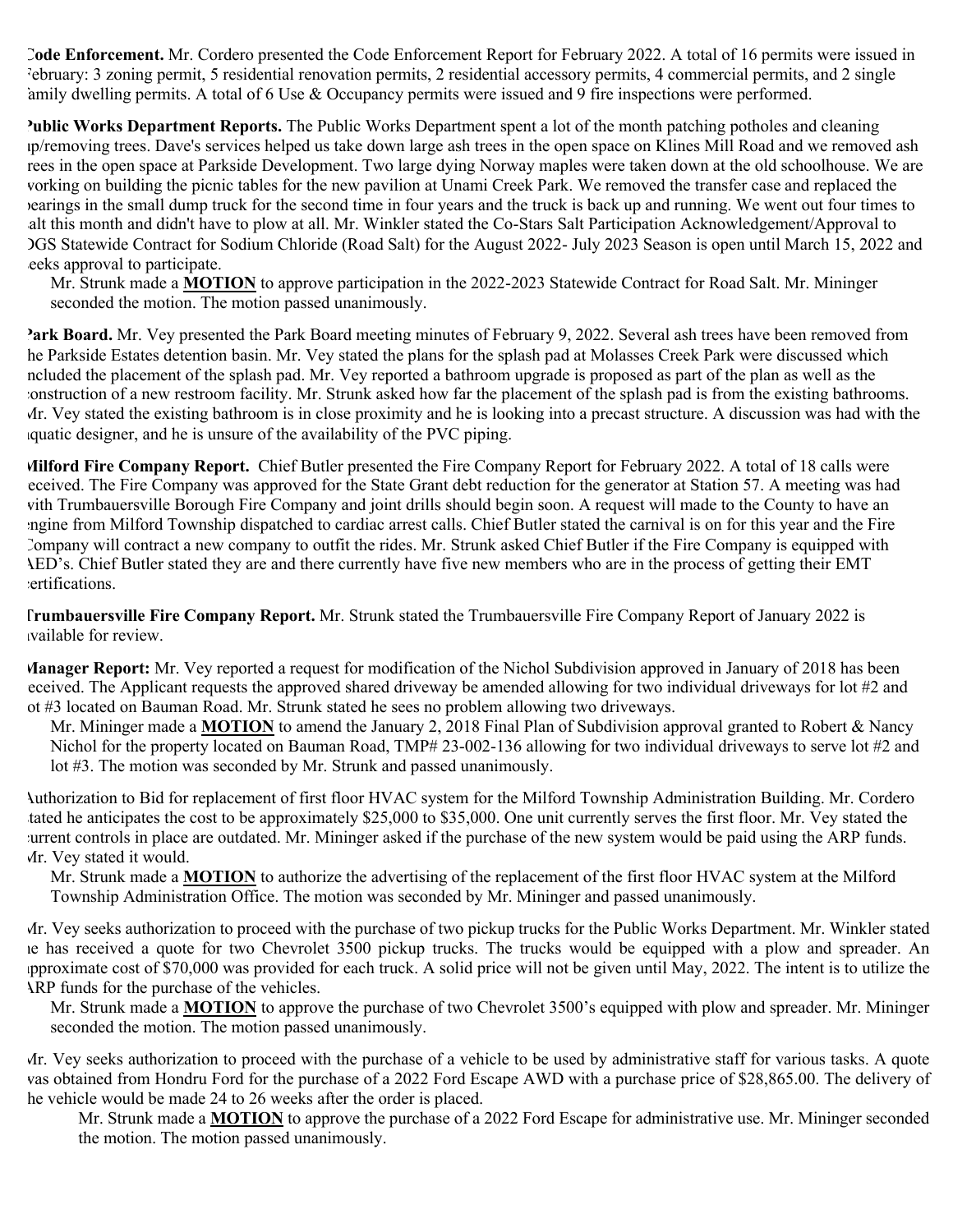Mr. Cordero presented the Faith Christian Temporary Shelter Agreement. Mr. Strunk asked if Faith Christian would be supplying water. Mr. Cordero stated water bottles would be part of the supplies provided by the Township. The school does have an on-lot well as well as a generator and are required to have the water tested.

Mr. Strunk made a **MOTION** to approve by Resolution No. 2022-10, the Faith Christian Temporary Shelter Agreement as presented. The motion was seconded by Mr. Mininger and passed unanimously.

Mr. Vey gave recognition to Mr. Joshua Mallery, Milford Township Emergency Management Coordinator, for his achievement in completing the Pennsylvania Emergency Management Advanced Certification Program.

## **Escrow Release:**

- Final Escrow Release Request in the amount of \$3,577.16 for Gorksi Engineering, New Road Warehouse, TMP# 23-010-023. Mr. Strunk made a **MOTION** to approve the Final Escrow Release Request in the amount of \$3,577.16 to Gorski Engineering closing out the escrow account. Mr. Mininger seconded the motion and the motion passed unanimously.
- Construction Escrow Release Request, LifeQuest Nursing Center, 2460 John Fries Highway in the amount of \$76,662.41. Mr. Strunk made a **MOTION** to approve LifeQuest Nursing Center Escrow Release No. 6 in the amount of \$76,662.41. The motion was seconded by Mr. Mininger and passed unanimously.

#### **Public Comment:**

No public comment was received.

#### **Adjournment:**

Mr. Strunk announced the Board will meet in executive session following adjournment of the regular scheduled meeting to discuss potential litigation.

With there being no further business Mr. Strunk made a **MOTION** to adjourn the March 1, 2022 regular meeting of the Milford Township Board of Supervisors at 8:39 p.m.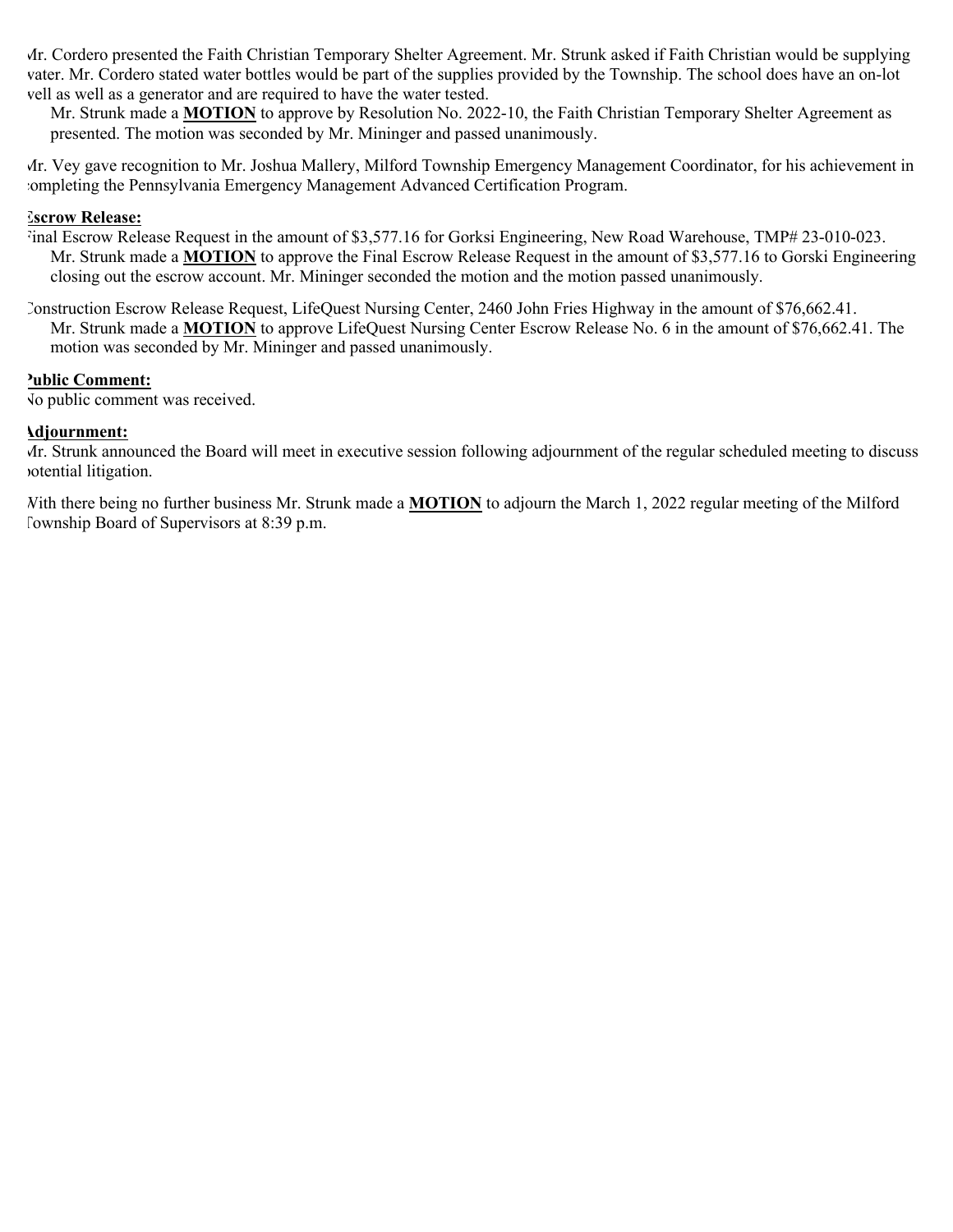**Attendance:** Supervisors present: Charles Strunk, Chair and Thomas Courduff, Vice-Chair. Staff present: Jeffrey Vey, Township Manager; Devan Ambron, Secretary; Peter Andersen, Andersen Engineering; Catherine Harper, Township Solicitor; David Winkler, Public Works Department; Nathan Cordero, Zoning Officer; and Christopher Kletzing, IT Manager.

**Call to Order:** Chairman Strunk called the meeting of the Milford Township Board of Supervisors to order at 7:00 p.m.

**Approval of Minutes:** The Meeting Minutes of March 1, 2022 were tabled until the May 3, 2022 meeting.

**Financial Report:** Having reviewed the current bills list, Mr. Strunk made a MOTION to approve the invoices for payment, Concise Balance Sheet for the year 2021, and the Treasure's Report of February 2022. Mr. Courduff seconded the motion. The motion passed unanimously.

**Announcements:** Mr. Cordero announced the Zoning Hearing Board will meet on Tuesday, April 12<sup>th</sup>, 2022 to consider the application of Austin & Victoria Sedicum for the property located at 1860 Sycamore Drive, TMP 23-034-011, in the RD Zoning District. The Applicant seeks a variance from Section 404 B5 to construct a garage 25 feet within the 50-foot setback. Mr. Courduff asked if any objections were received for the construction of the proposed garage. Mr. Cordero stated he received one request for a copy of the application.

The Zoning Hearing Board will consider the Application of Justine Alff & Matthew Gonzalez for the property located at 2215 Trolley Bridge Road, TMP 23-005-135, in the RD Zoning District. The Applicants seek a Special Exception from Section 804A to construct an addition on the side of a non-conforming structure.

## **Land Development:**

**Quaker Pointe Hotel, 1915 John Fries Highway, TMP 23-010-021-001**-Tabled

**Benner Tract, Minor Plan of Subdivision-Lot Line Change, 1370 Kumry Road, TMP 23-001-128, 23-001-129, 23-001- 130.** Mr. Robert Irick and Mrs. Anne Benner were in attendance to present the proposed plan of minor subdivision. The Applicant proposes to adjust the lot lines of TMP 23-1-129, 23-1-128, and 23-1-130 resulting in a lot size of 2.3336 acres for TMP 23-1-128, 2.8696 acres for TMP 23-1-129, and .5444 acres for TMP 23-1-130. The plan does not propose the creation of any lots. A single-family dwelling is located on each lot and will remain. No construction is proposed at this time. Mr. Irick stated the lots will be reconfigured to allow for the installation of a garden and a driveway. All lots are served with on-lot water and sewer. The site is in the RA- Rural Agricultural District. TMP 23-001-128 & 129 are both in excess of 2 acres and will remain in excess of 2 acres as required. TMP 23-001-130 is currently undersized and total .4387 acres at completion. The Planning Commission reviewed the plan and have recommended approval. The comments located on Andersen Engineering review letter dated February 11, 2022 are mainly will comply or a note will be added to the plan. Regarding comment Z-1 found in the review letter, which states TMP 23-001-130 is undersized. The township may want to investigate how this lot was created. Mr. Irick stated the existing structure is over 100-years old and the deed is based on a survey dating back to 1961 which predates enactment of the Zoning Ordinance. Comment Z-2 states the plan proposed to dedicate the ultimate right-ofway of Kumry Road to Milford Township. The existing houses are partially located withing the ultimate right-of-way. As a result, the ultimate right-of-way will have "jogs" around the existing houses. Mr. Irick stated the plan proposes a 50' ultimate ight-of-way which based on the Quakertown Comprehensive Plan which identifies that section as a secondary road. This will till require a "jog". Comment Z-3 notes all three houses are located within the required front yard. Mr. Irick stated they are existing non-conformities and will be identified as such on the plan. Plan revisions will be made to comment SALDO-1, all lettering will be legible. SALDO-2 requires concrete monuments, to which Mr. Irick stated they will comply. SALDO-3 states he locations of the on-lot sewage disposal systems for the structures on TMP 23-001-129 and TMP 23-001-130 are 'unknown''. Mr. Irick stated the systems are considered pre-regulatory. The system found on Mrs. Benner's property was nspected on May 5, 2021 and was found to be functioning satisfactorily. Mr. Strunk asked Mr. Irick if he has any idea where any of the drain fields are located. Mr. Irick stated they do not, they are only aware of the location of the tanks. Mr. Strunk tated this is worrisome as one is close to the property line. Mr. Irick stated there isn't much information on the smallest lot, however; the property will almost be doubled in size. Mr. Strunk asked Mr. Courduff if he had any concerns and if there is a want for requiring a secondary site. Mr. Courduff sated he feels comfortable with waiving the requirement of requiring a econdary site. Mr. Irick stated SALDO-4 requests the Road Master reviews the condition of the roadway, swales, and grading along the property frontage to determine if any construction is required. Mr. Winkler stated no improvements were necessary. SALDO-5 states there is an existing storm sewer that starts on TMP 23-001-129, crosses TMP 23-001-130, and discharges into the roadside swale of Kumry Road. Mr. Andersen recommends an easement across TMP 23-001-130 for the pipe. Mr.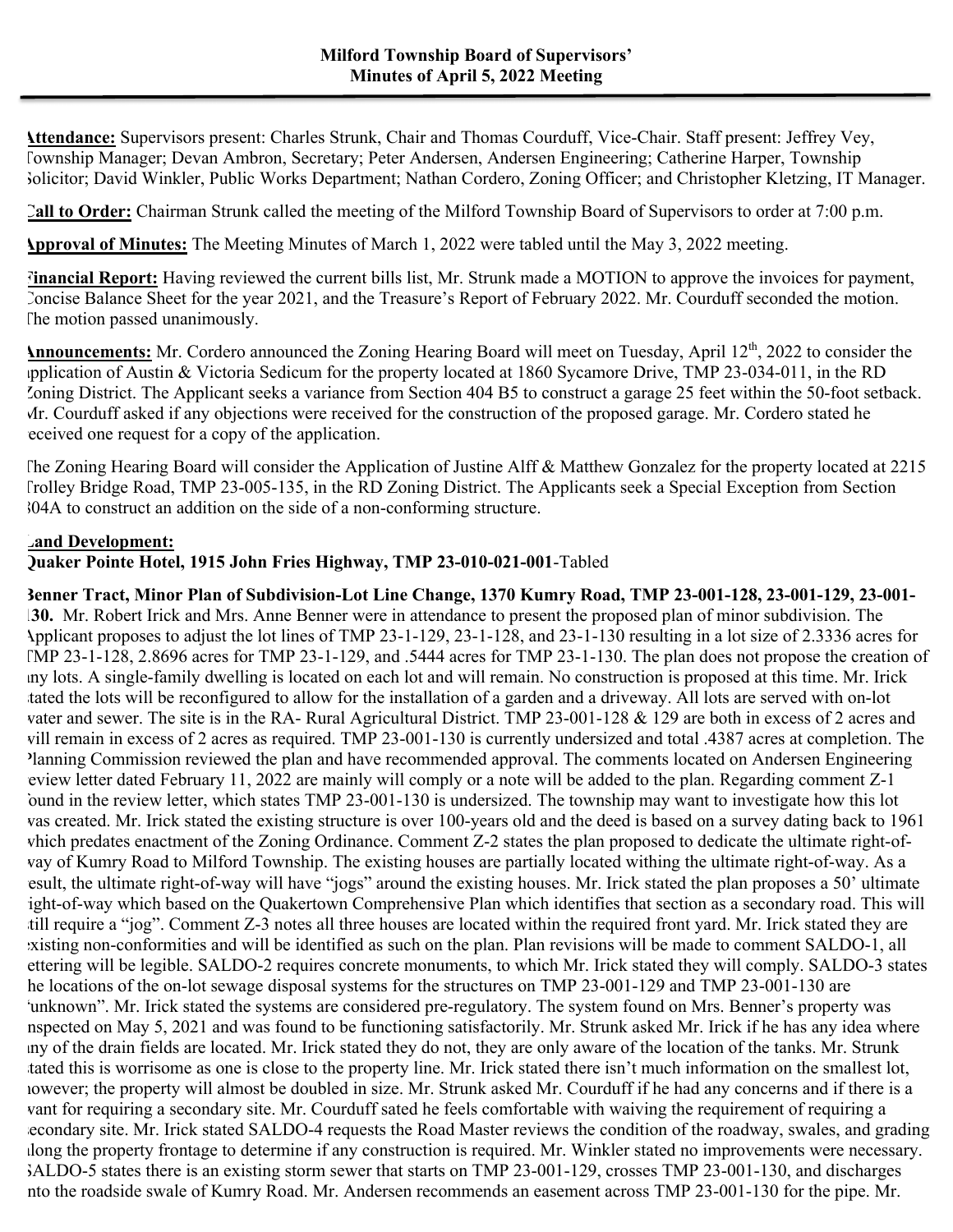rick stated an easement will be provided. SALDO-6 addresses an ariel view in lieu of a plan showing surrounding uses. Mr. rick stated an ariel plan was provided due to no impact on the adjoining properties. SALDO-7 states Note #15 should be completed. Mr. Irick stated they will comply. Mr. Struck asked what the current use is in the old cigar factory. Mr. Irick stated he use is a B1-Single Family Dwelling use. There were no further comments at this time.

Mr. Courduff made a **MOTION** to grant Preliminary/Final Approval of the Benner Minor Subdivision Plan, Prepared by Irick, Eberhardt & Mientus, bearing a date of January 21, 2022, with the condition the applicant comply with the Andersen Engineering Associates Review Letter dated February 11, 2022. The motion was seconded by Mr. Strunk and passed unanimously.

**Millstone at Parkside, Final Plan of Subdivision, Foulks Mill Road and Allentown Road, TMP 23-010-137, 23-010-144- 003, and 23-010-145.** Mr. David Caracausa of Centennial Acquisitions and Mr. Kirk Clauss of Schlosser & Clauss Consulting Engineers were in attendance to present the proposed subdivision plan. Mr. Caracausa gave a brief recap of the plan. The applicant proposes to subdivide the 37.92-acre site into 33 lots. There are 31 single family dwelling lots and 2 open space lots proposed. Mr. Caracausa stated Millstone at Parkside, formally known as Reserve at Milford, was granted preliminary approval on January 4, 2010. Mr. Caracausa stated there has been no change in the layout of the plan and no new waivers are being requested. The site will be served with public water and public sewer. All outside approvals, PennDOT and DEP, have been obtained. Mr. Andersen has reviewed the plan for compliance.

Mr. Strunk noted the approval of the subdivision granted in 2010 utilized the current cost of construction and all figures should be brought up to date due to inflation. Mr. Strunk stated the township no longer accepts dedication of stormwater facilities and stated a Homeowners Association be put in place and funded to maintain the facilities. Mr. Strunk noted where the proposed sledding hill is located a rain garden, which was never approved, is now shown at the bottom of the hill with an 8-foot deep trench which causes safety issues. Mr. Clauss said the rain garden is 2-feet on the high side and is required for compliance with the NPDES permit and feels the location of the rain garden is good as it would prevent sledders from entering onto Allentown Road. Mr. Courduff asked if the rain garden was an addition to the plan. Mr. Strunk stated the rain garden was added to the plan after preliminary approval was granted. Mr. Caracausa stated the preliminary approval was ubject to obtaining outside agency approvals and the rain garden is a requirement that cannot be removed from the plan. Mrs. Harper stated there are a few issues that need to be worked through with the Board. The sledding hill was designed as active recreation and if now not feasible due to safety concerns, there is an issue with open space requirements. It needs to be determined if the space can be used as a sledding hill and who will take ownership of the sledding hill and what are the liabilities associated with it. If it cannot be used as recreation space then there a couple options under the ordinance, fee-inieu, or relocation of the rain garden. Mrs. Harper stated there are now differences with the Preliminary Plan and Final Plan which causes concern. Mr. Caracausa stated the area of the sledding hill is approximately 6.5-acres, where 4-acres of recreational space are required per the Ordinance, and the liability was always there with the sledding hill. Mr. Caracausa said his first question is whether to continue with the recreational area or deal with what can be done and second, if not used as recreation space, what can be done to keep both the Board and DEP happy. Mr. Courduff stated the sledding hill has been a big part of our children's recreation for years and years and is a very popular site, as far as going onto Mill Road, the traffic is le minimis with an occasional vehicle that comes into park. Mr. Courduff said he would like to continue with the sledding hill as part of the recreation requirement. Mr. Caracausa stated they will need to figure out how to handle the concerns with the ain garden and sledders. Mrs. Harper asked if there is an engineering solution to prohibit children sledding down the hill and ending up in the rain garden. Mr. Clauss stated the area is a 2' deep area that will be naturalized with wildflowers and wild grass seed mix in the bottom, no rocks are located within, just a riprap area in the corner adjacent to Allentown Road. Mrs. Harper asked who will own the sledding hill and if a Homeowners Association would be created. Mr. Caracausa stated as noted in the Resolution the space is to be dedicated to the Township and there are no plans to establish a Homeowners Association. Mr. Caracausa said if the Supervisors prefer the two basins be maintained by an HOA, an HOA can be created to handle the basins but still dedicate the open space to the township as originally planned. Mr. Strunk stated there is a note on the plan for a Homeowners Association to take care of the level spreader. Mr. Caracausa stated yes, just the level spreader. Mr. Strunk stated the Township does not want ownership of the of the detention basins, an HOA should be established to take are of the detention basins, rain garden, and level spreader. Mrs. Harper asked the Board what their feelings are on taking dedication of the open space. Mr. Strunk stated he does not want to accept dedication with the liability associated with the ledding hill and the ditch at the bottom. Mr. Courduff stated other than that he thinks the Township should own it for many reasons, there are environmental issues on site, special bird species, meadow grass and birds thrive in that area. Mrs. Harper asked Mr. Caracausa if he is willing to have the HOA own the rain garden and take control of the 6-acre plot, including the ledding hill. Mr. Caracause said there are no problems with ownership of the rain garden, however; there is a problem with the public open space and feels the Township should own and maintain this area.

Mr. Caracausa has requested sidewalk and parking waivers. Mrs. Harper stated the sidewalk and parking area are related o the sledding hill. Mr. Andersen said located on the current plan along the north side of Mill Road there is head in parking hown, on the approved plan the parking is located on the south side of Mill Road, including a walking path along Mill Road.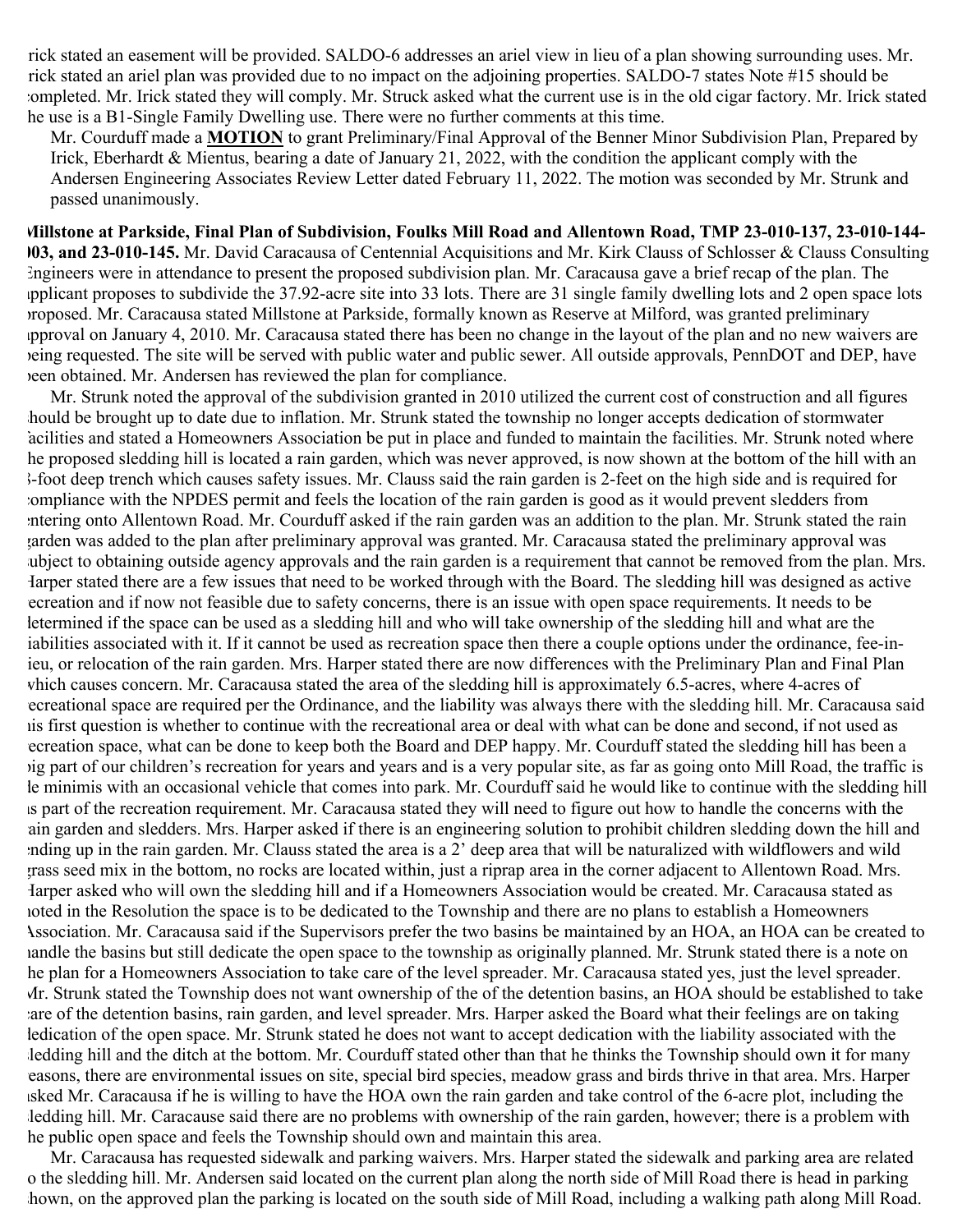Mr. Strunk said the walking path disappeared somewhere. Mr. Caracausa asked if the parking area and walking path are lesired. Mr. Courduff stated yes, and it is needed. Mr. Caracausa then asked if the recreation space is desired and if it is, he then understands the want for the parking and walking path. Mr. Courduff stated the area should be kept as recreation space and the Township should take ownership. Mr. Andersen asked Mrs. Harper if the Township is going to own the open space, if there a way to carve out the rain garden and make that the responsibility of the HOA and the Township owns the ground around it. Mrs. Harper stated yes, the HOA will take control of the stormwater management system and the rain garden is part of that system. Mr. Strunk asked if the rain garden could be flattened so it does not appear as a ditch. Mr. Caracausa stated he would like to but cannot change the rain garden, it is required to be built a specific way. Mr. Caracausa stated if the rain garden was changed it would have to be located more uphill as Mill Road is located at the bottom. Mr. Courduff stated Mill Road is closed for through traffic and will remain so. Mr. Courduff said the rain garden should be looked at further along with researching what other options are out there, including the configuration. Mrs. Harper stated a change may not be able to be made per the NPDES permit and the Board may want to make a site visit with the plan in hand to view the location. Mr. Andersen stated stakes in the ground would be a good way to show the location of the rain garden and how deep it will be.

Mr. Caracausa stated there are no changes to the requested waivers, however; there are two requests to amend the construction sequence. A request is made to amend the requirement that site improvements be completed by issuance of the  $7<sup>th</sup>$  building permit. Mr. Caracausa requests this be moved to issuance of the 15<sup>th</sup> building permit. Mr. Courduff asked what the reasoning is. Mr. Caracausa stated the project is not phased and all the improvements will go in at the same time, the road will be in, stormwater in and curbs in. It is possible not all sidewalks, driveway aprons, and street trees will be installed based on he sequence of construction. Grading on one lot can affect the neighboring lot. Mr. Courduff asked Mr. Cordero if he had a problem with that. Mr. Cordero stated he does not see an issue with a change in the sequence. Mr. Strunk stated he has reserves when it comes to the planting of the street trees and would like to ensure they get planted. Mr. Caracausa stated the andscape plan will be attached to the HOA documents to ensure the trees will be planted. Mr. Courduff stated he does not have a problem with changing the sequence to building permit #15, Mr. Strunk stated he agrees. Mr. Caracausa stated this ties to his second request, the requirement that all landscape grading and plantings be installed at the time of occupancy. This equence would also be change to the issuance of the  $15<sup>th</sup>$  building permit.

Mr. Caracausa would like consideration that the required \$45,000 Recreation Improvement Fee be amended as he is contributing recreation space, which includes an additional 2-acres, installing a parking area and a trail. Mr. Caracausa requests paying for the parking area and trail with this \$45,000. Mr. Courduff stated the approval was based-on current figures and numbers at the time it was approved, to which both sides agreed, he does not want to go back to negotiate what the former board has done. Mr. Courduff asked about down spouts, leaders, and sump pumps as there is no diagram showing where this water is going. Mr. Clauss stated NPDES regulations state the water is to drain over the land surface allowing more time to infiltrate. Mr. Caracausa stated the note on the plan will be adjusted to state such. Concerns of sheet flow from sump pumps was noted. Mr. Caracausa asked if there were any other issues to go over at this time, other than the position and location of the rain garden. Mr. Strunk said the location of the rain garden should be staked and the township notified so a site visit can be performed. With there being no further discussion, the proposal was tabled.

**Mood, Waiver of Land Development, John Fries Highway, TMP 23-010-100-001.** Thomas, Katie and Matthew Mood were in attendance to discuss the proposed waiver of land development request, which was presented at the March 1, 2022 Board of Supervisors meeting. Mrs. Mood stated a previously approved subdivision plan required a traffic signal be installed at Rosenberger Road and Route 663 as well as the completion of Progress Drive. The Moods are seeking a waiver of these requirements at this time. The Moods are seeking a solution as far as safely entering and exiting the site onto Route 663. Mr. Vey presented the proposed Waiver of Land Development Agreement. The previous approval has been amended to reflect the current waiver request. Several items in the previous approval have been completed and addressed at this time, including engineer review and a \$30,000 contribution to the traffic improvement fund. Noted in the approval letter is future land development applications will include the extension of Progress Drive to Route 663, which will not be triggered with the current request. The removal of the existing farm stand will occur after the new building is constructed. The posting of escrow for inspections will be discussed and outside agency approvals required. Mr. Vey stated the Moods are in possession of a Highway Occupancy Permit issued from PennDOT which will be modified to include a lane for east bound left turns into the existing Route 663 access and be completed before a Use & Occupancy Permit is issued. The right-of-way dedication of Progress Drive, as shown on the previous plan will be dedicated. Mr. Courduff asked for a short summary of the PennDOT permit. Mr. Matthew Mood stated they have spoken with PennDOT and their engineers and it was noted that a left turn lane from Pennsburg to Quakertown, would not be a waste of money as it could be used in the future as part of the Rosenberger Road left turn lane. Matthew Mood said there could be some realigning of the roadway and some resurfacing work to achieve his. Mr. Courduff asked if there would be any widening required. Mr. Mood said no widening would be required. Mr. Courduff asked Mr. Mood if there have been any accidents from a left-hand turn. Mr. Mood said there have been no accidents due to a left turn. Mr. Courduff asked Mr. Mood how long the farmstand has been operating on the site. Mr. Mood said the stand was started in 1968. Mr. Courduff asked if Windy Springs has acquired additional property next to parcel 1. Mr. Mood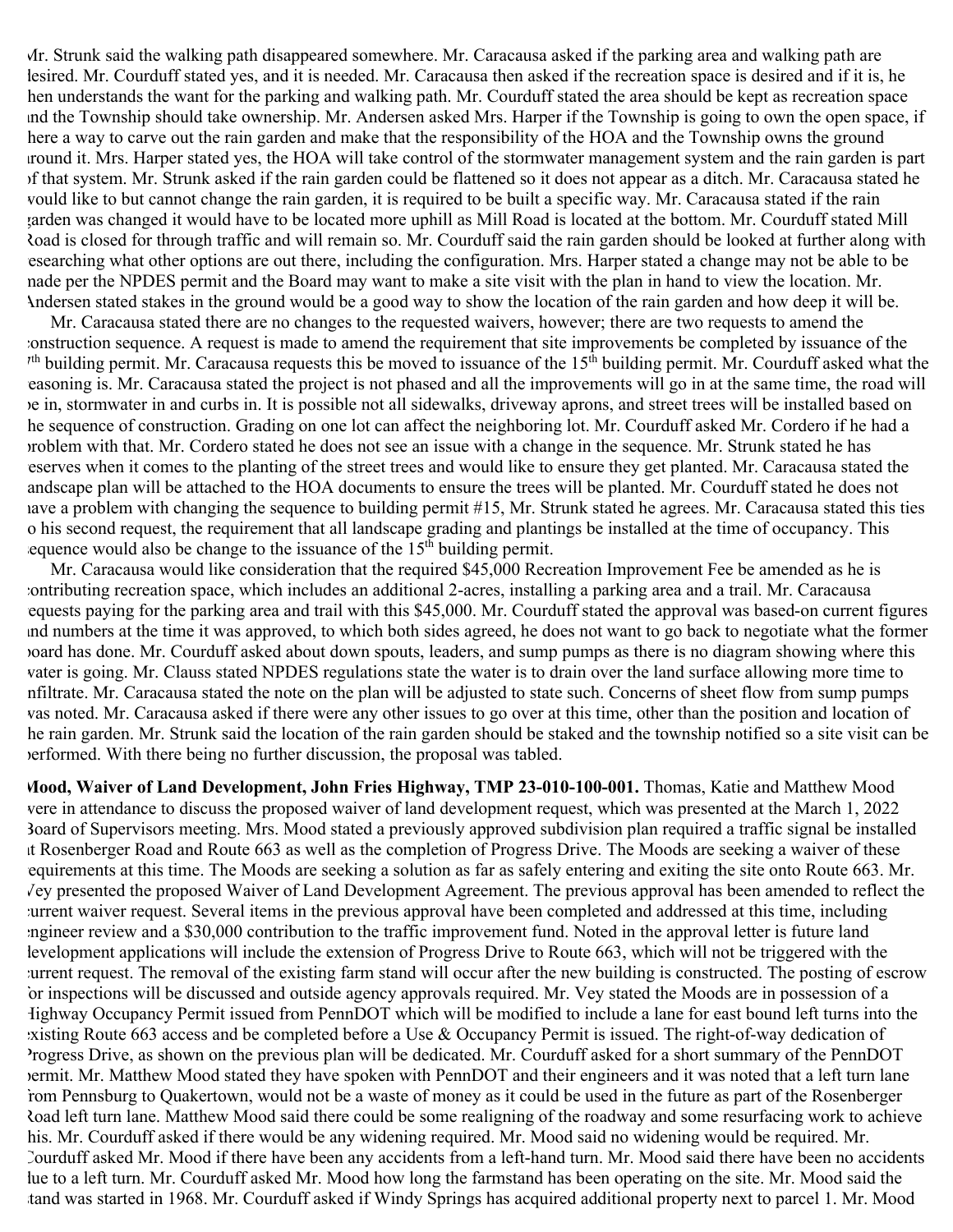said yes, another 12 acres. Mr. Courduff asked if there are any immediate plans for the property. Mr. Mood said there are no plans for the property other than to farm the property. Mr. Strunk said the building is sighted in a good spot where it won't be in the way of any future development. Mr. Strunk stated he is in favor of traffic exiting out the rear onto Progress Drive and making a left at the light at Weiss and Route 663. Mrs. Harper asked if an escrow is needed for anything. Mr. Strunk stated yes, there will most likely be an escrow held by PennDOT. Mr. Vey stated it was the intent to not issue a Use & Occupancy Permit until the improvements have been installed and there may not be a need for establishing an engineering escrow. There was no further discussion at this time.

Mr. Courduff made a **MOTION** to approve the Waiver of Land Development contingent on the installation of roadway improvements to Route 663 and obtaining required outside agency approvals. The motion was seconded by Strunk and passed unanimously.

## **Other Business:**

**Adoption of Ordinance No. 178 Vacating a Portion of Doerr Road by Agreement.** Mrs. Harper opened the hearing on the adoption of Ordinance No. 178, Vacating a Portion of Doerr Road by Agreement at 8:20 p.m. Mrs. Harper stated the proposed Ordinance has been advertised as required in the Town & Country newspaper. No public comment was received.

Mr. Strunk made a **MOTION** to approve the adoption of Ordinance No.178, Vacating a Portion of Doerr Road by Agreement. The motion was seconded by Mr. Courduff and passed unanimously.

### **Resolution No. 2022-13. A Resolution Accepting Agreements with Property Owners and the PA Turnpike Commission to Vacate a Portion of Doerr Road and to Deed it to the PA Turnpike Commission.**

Mr. Strunk made a **MOTION** to approve Resolution No. 2022-13, A Resolution Accepting Agreements with Property Owners and the PA Turnpike Commission to Vacate a Portion of Doerr Road and to Deed it to the PA Turnpike Commission. Mr. Courduff seconded the motion. The motion passed unanimously.

Mrs. Harper closed the hearing at 8:22 p.m.

**HVAC System Bid Results.** Mr. Cordero presented the bid results for the replacement of the first floor HVAC system at the Milford Township Administration Building. One bid was received from Hirschberg Mechanical with a bid total of \$71,950. Mr. Strunk asked Mr. Cordero if Hirschberg Mechanical is a reliable contractor. Mr. Cordero stated the company has good references, however; he has not dealt with them personally. Mr. Courduff questioned the availability of parts. Mr. Cordero tated two other companies inspected the system and did not submit a bid. Mr. Strunk stated the quote seems very high and would like to re-bid the project.

Mr. Strunk made a **MOTION** to reject the bid received from Hirschberg Mechanical with a bid total of \$71,950, for the replacement of the first floor HVAC System, and re-bidding of the project. Mr. Courduff seconded the motion. The motion passed unanimously.

**Purchase of Emergency Management Equipment and Security System.** Mr. Kletzing presented the updated figures for the purchase/installation of the security cameras for the Public Works building and Molasses Creek Park. Mr. Kletzing stated here has been a 40% increase in price from the initial quote and receiving the equipment may take time. Mr. Kletzing stated the security system has been helpful thus far in aiding the State Police. Mr. Kletzing state the cameras at Molasses Creek Park will cover the area of the splash pad, parking area, and pavilions. Mr. Strunk stated he met with Mr. Kletzing to review the current system and stated it is very well worth it. Mr. Cordero stated part of the increase gives the availability to expand the system in the future. Mr. Courduff asked Mr. Kletzing if he had a recommendation. Mr. Kletzing stated he recommends Kriebel Security Inc. install the proposed security system.

Mr. Courduff made a **MOTION** to approve the purchase and installation of the security system as presented, by Kriebel Security Inc., at the Milford Township Public Works Building and Molasses Creek Park with a total price of \$21,680. The motion was seconded by Mr. Strunk and passed unanimously.

Mr. Cordero presented a request for the purchase of Emergency Management Supplies. The request includes the purchase of an enclosed trailer, portable lighting, generator, tables, chairs, laptop, and a TV. Radio Planning has also been added. The total purchase price is approximately \$14,500 not including radios. Currently all radio communication is through the township radio system or utilizing fire company radios. If the township would like to proceed with utilizing its own portable radio hrough the Bucks County system it would be an additional \$14,500, approximately. Mr. Courduff asked if this is the first step in setting up an Emergency Management Center. Mr. Cordero stated this is geared more towards emergency sheltering as well as an emergency center. Faith Christian will be executing the Emergency Shelter Agreement at their next Board meeting.

Mr. Courduff made a **MOTION** to approve the purchase of the requested Emergency Management equipment with an approximate cost of \$14,500. Mr. Strunk seconded the motion. The motion passed unanimously.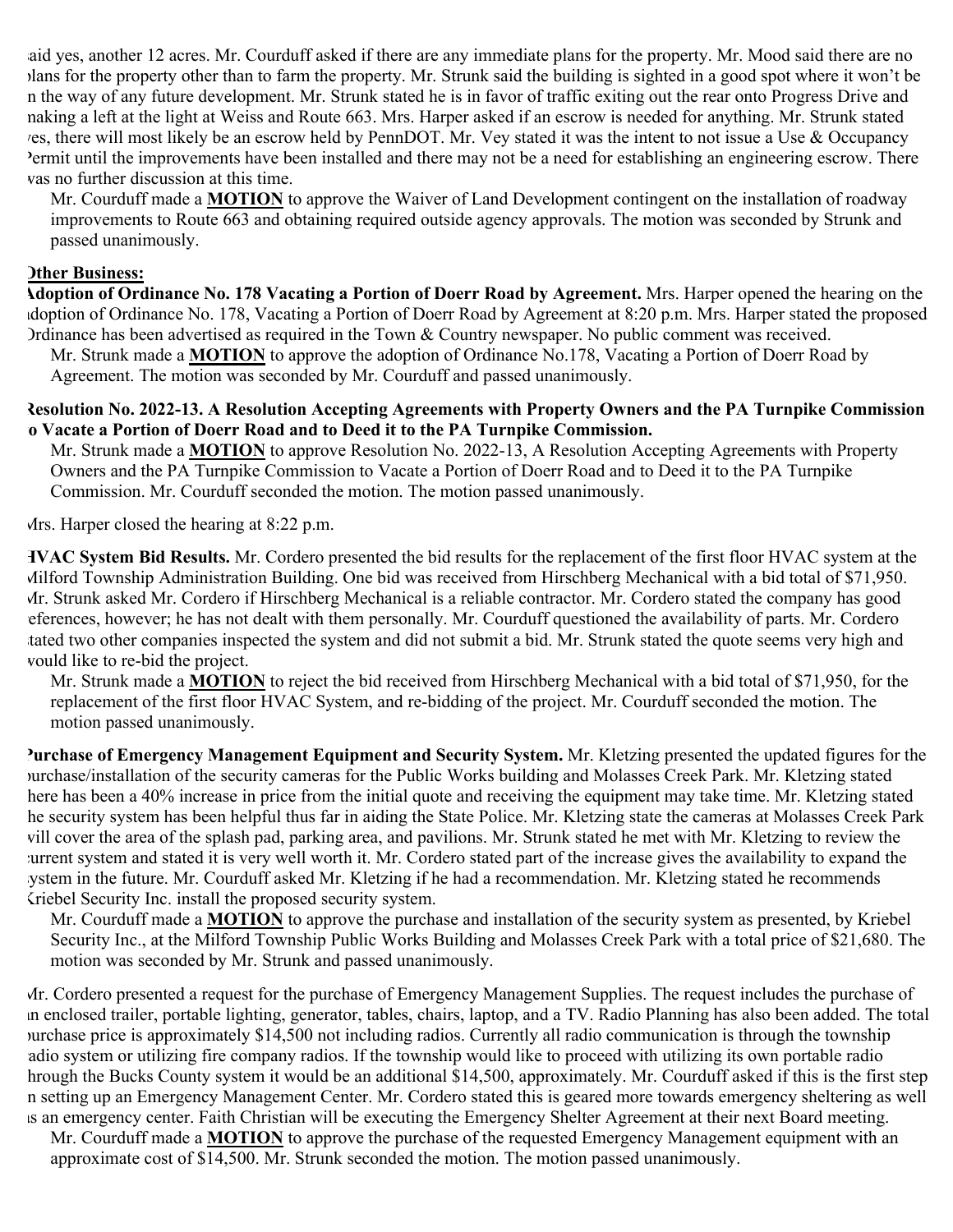**Open Space Acquisition.** Mrs. Harper announced there is a change in the agenda to add Resolution No. 2022-14. Mr. Strunk made a MOTION to amend the agenda. Mr. Courduff seconded the motion. The motion passed unanimously. Mrs. Harper presented Resolution No. 2022-14, A Resolution Authorizing the Acquisition of 2255 Milford Square Pike for Open Space Purchases. Mrs. Harper stated the acquisition of the property has been approved at a previous meeting. This authorizes the township to execute the agreement of sale and allows the township to acquire the property in lieu of condemnation.

Mr. Strunk made a **MOTION** to approve Resolution No. 2022-14, A Resolution Authorizing the Acquisition of 2255 Milford Square Pike by Milford Township for Open Space purposes. The motion was seconded by Courduff and passed unanimously.

# **Correspondence:**

**Bucks County Airport Authority.** Mr. Vey presented the minutes of the Airport Authority Meeting of February 9, 2022. The minutes state the Runway Easement/Obstruction removal for Runway 11 is on hold until spring. Runway 29 Easement/Obstruction Removal is in process and letters have been provided to all affected property owners on both ends of he Runway. The Terminal Building Improvement Project is intended to go out to bid. Capital Budget Release Requests were submitted in JACIP for the construction of new hangar for Air Methods for \$5 million, rehabilitation of pavement for  $3200,000$ , and construction of new 60'x 60' unit hangars for \$1.2 million.

**Milford Township Water Authority.** Mr. Vey reported the Milford Township Water Authority Meeting Minutes of February 8, 2022, cover routine business including the payment of invoices, drawn down of escrow accounts, including Milford Village Mill Hill Road East and St. Luke's West Wing. The Authority is waiting for LifeQuest to post the 18-month maintenance ecurity for the Milford Village Phase I Section 3 Part A project so the Authority can accept dedication of the water facilities. The Authority has submitted the final packet to District #6 for the 75%/25% cost sharing for the Portzer Road/Old Bethlehem Pike round-a-bout. The Authority is waiting of the cost sharing agreement.

**Milford Trumbauersville Area Sewer Authority.** Mr. Vey reported the Milford Trumbauersville Area Sewer Authority Meeting Minutes of February 21, 2022 cover routine business, including escrow releases. A status update of the Wastewater Treatment Plant was given. The minutes state there have been no problems with the Wastewater Treatment Plant, however; luring the first week of February the Treatment Plant experienced 3-days of high flow due to rainfall and snow melt, which lid not exceed the NPDES limits. Work is being performed on the 537 Plan. A discussion was had with DEP on what is necessary regarding the copper limit. Mr. Courduff stated the copper discharge is a significant issue with the Authority. If DEP is starting to review one of the issues is copper service lines. Centennial Acquisition has submitted plans and posted review fees for the 32-lot subdivision. The Authority is reviewing a request made by Bracalente Manufacturing Co. for a will erve letter for an additional flow of 1,300 gallons per day.

**Quakertown Borough Community Day Sponsorship Request.** A request has been received from Quakertown Borough to ponsor the annual 4<sup>th</sup> of July Community Day.

Mr. Strunk made a **MOTION** to approve a donation in the amount of \$2,500 to Quakertown Borough for sponsorship of the annual 4<sup>th</sup> of July Community Day Event. Mr. Courduff seconded the motion. The motion passed unanimously.

## **Reports:**

**Code Enforcement.** Mr. Cordero presented the Code Enforcement Report for March 2022. A total of 29 permits were issued in March: 5 zoning permit, 12 residential renovation permits, 5 residential accessory permits, 3 commercial permits, and 1 ingle family dwelling permits. Three permits were withdrawn. A total of 14 Use  $\&$  Occupancy permits were issued and 8 fire inspections were performed. Two Zoning Hearing Board Applications were received.

**Public Works Department Reports.** Mr. Winkler presented the Public Works Departmental Report for March 2022. The Public Works Department spent a lot of time this month patching potholes and removing sticks and branches from roadways lue to high winds. At Unami Creek Park, we finished installing the new picnic tables and removed the old pavilion. We took lown several ash trees at the intersection of Carvers Hill and Old Plains Roads. We started installing mulch in the beds at Molasses Creek Park and opened both parking lots for fishing. We were out 3 times to salt and one time plowing this month.

Mr. Winkler presented the results of the 2022 Road Bids. Mr. Winkler stated a total of 6 Bids were advertised, 3 of which were bid renewals. Bid Package 1- Approximately 14,000 lbs ASTMD 6690 Type II Rubberized Crack Seal installed complete in place as per Penn Dot Pub 408 Section 469; Approximately 400 gallons Right Point-Pave Patch (or Penn Dot equivalent). 12,000 SY Ultra Thin Bonded Wearing Course installed complete in place per Penn DOT Pub 408 Section 469, Contract renewal 3 of 3; Bid Package 2- Equipment Rental, Road Sealer and Oil & Chip, approximately 30 hours, contract renewal 2 of 3; and Bid 2**-** Type II Slurry Seal. Contract renewal 3 of 3 are all contract renewals. The current contract for each s held with Asphalt Maintenance Solutions.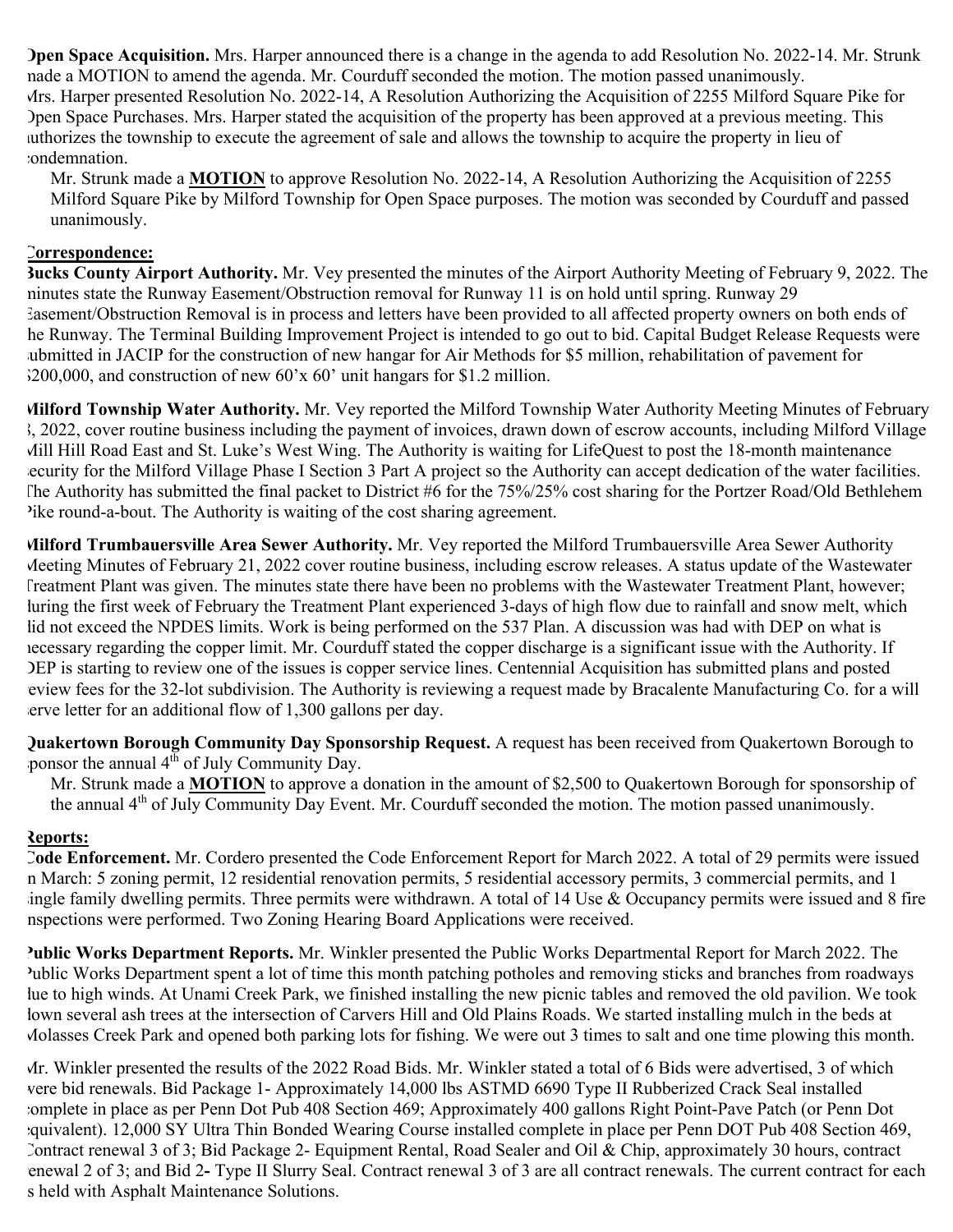Mr. Courduff made a **MOTION** to grant approval of the contract renewals to Asphalt Maintenance Solutions for Bid Package 1, Bid Package 2, and Bid 2. Mr. Strunk seconded the motion. The motion passed unanimously.

Mr. Winkler stated two bids were received for Bid 3- Rental of Paving Equipment and laborer(s)-approximately 50 hours. Bids were received from Sacks & Sons Inc. with a total bid of \$67,575.00; and PK Moyer & Sons with a total bid of \$91,500.00.

Mr. Courduff made a **MOTION** to award Bid 3-Rental of Paving Equipment and laborer(s) to Sacks & Sons Inc. with a total bid of \$67,575.00. The bid was seconded by Mr. Strunk and passed unanimously.

Mr. Winkler stated one bid was received from Highway Materials Inc. for Bid 1A/1B, Bid 1A- Approximate quantities of road material aggregates - 600 tons #4, 500 tons #2A, 800 tons #2B, 200 tons R-4, 300 tons R-5, 800 tons 1-B washed, 800 tons 1- 3. Bid 1B- Approximate quantities of Warm Mix Asphalt (PG64-22WM4) – 400 tons  $25 \text{mm}$  0 < .3, 300 tons 19mm 0 < .3, 1,600 tons 9.5mm 0 < .3. ALL WARM MIX MUST BE VIRGIN MIX POSITIVLY NO RAP, with a total bid in the amount of \$37,050.00 FOB and a total of \$48,735.00 delivered for Bid-1A and a total bid amount of \$143,765.00 FOB and \$157,565.00 delivered for Bid-1B.

Mr. Courduff made a **MOTION** to award Bid-1A, Road Materials, to Highway Materials Inc., with a bid amount of \$37,050.00 FOB, and Bid 1-B, Warm Mix Asphalt, to Highway Materials Inc., with a bid amount of \$143,765.00 FOB. Mr. Strunk seconded the motion. The motion passed unanimously.

**Park Board.** Mr. Vey presented the Park Board meeting minutes of March 9, 2022. American Sycamores and River Birch trees have been planted at Wonsidler Grove. There will be a volunteer clean-up day on April 9, 2022 at Unami Creek Park with the focus being of installation of sand and paver launch pads on the disc golf course. A discussion was had regarding the concert in the park series and the possible use of the existing pavilion from Unami Creek Park as a stage. The splash pad project continues to move forward.

**Milford Fire Company Report.** Chief Butler presented the Fire Company Report for March 2022. A total of 31 calls were received. The paperwork for the State Grant has been signed and sent back to the State so the funds can be direct deposited. Time has been extended for the AFG Grant. The QRS program will be up and running soon. A meeting was had with Trumbull Construction to review plans for emergency vehicle access.

**Trumbauersville Fire Company Report.** Mr. Strunk stated the Trumbauersville Fire Company Report is available for eview.

**Manager Report:** Mr. Vey reported an Appraisal Report and Agreement of Sale was mailed to Ms. Woodroffe today for possible acquisition of a vacant 2.93-acre parcel located on Krammes Road, TMP 23-010-014, which adjoins Molasses Creek Park.

Mr. Vey reported the Township is in receipt of a Sewage Facility Mailer for Quaker Pointe Hotel. The applicant is requesting an exemption from the requirement to revise the Act 537 Plan.

**Public Comment:** Mr. Raymond Dougherty of Lucky Lane stated fires continue to be an issue and are getting worse. Mr. Dougherty would like to see the fires come to an end. Mr. Dougherty stated a new neighbor was burning what appeared to be construction debris, then proceeded to pour gasoline on the fire. These fires continue to be burned on open space. Mr. Dougherty stated the construction materials go against DEP guidelines and he is in the process of filing a complaint with hem. Mr. Dougherty stated everyone in the development has an ownership interest in the open space and research of Section 3301(d)(e) of the Criminal Code which suggest every resident has a duty to extinguish the fire unless there is personal danger, and he will call the police every time there is a fire on the open space. He is unsure why the fires continue to go on. He would also like to bring to the attention of the Township, especially after his previous request that the Township take over nanagement of the HOA, that the Township can enforce the building codes, which is not being done. Conditional Use  $\&$ Occupancy permits have been issued stating items are to be removed from the open space. Mr. Dougherty asked Mr. Cordero f this has been done. Mr. Cordero stated he will have to get back to him when he is in the office. Mr. Dougherty stated buildings remain within the stormwater management facilities. Mr. Dougherty stated the township needs to enforce the building code and fires remain within 10' of a building. Mr. Dougherty stated he will be calling the police as there is no way o get ahold of the township after hours. Mr. Dougherty stated owners should be issued a citation at this point. Mr. Cordero tated he has reviewed the photos and video that was sent and is in process with violation notices. Mr. Dougherty stated the President of the HOA tells residents to do what they want, and he is concerned with safety and liability. Mr. Strunk asked Mrs. Harper if she had any thoughts on the issue. Mrs. Harper stated the HOA is not doing its job or cooperating with Mr. Dougherty. Mr. Dougherty stated that is correct there are ongoing issues with the open space, building located within the stormwater facilities, fires, and lights aimed on his house and he is tired of filing complaints. The HOA is not operating as it hould new owners are not being provided a copy of the declaration, new buyers are being told there is no HOA, meetings are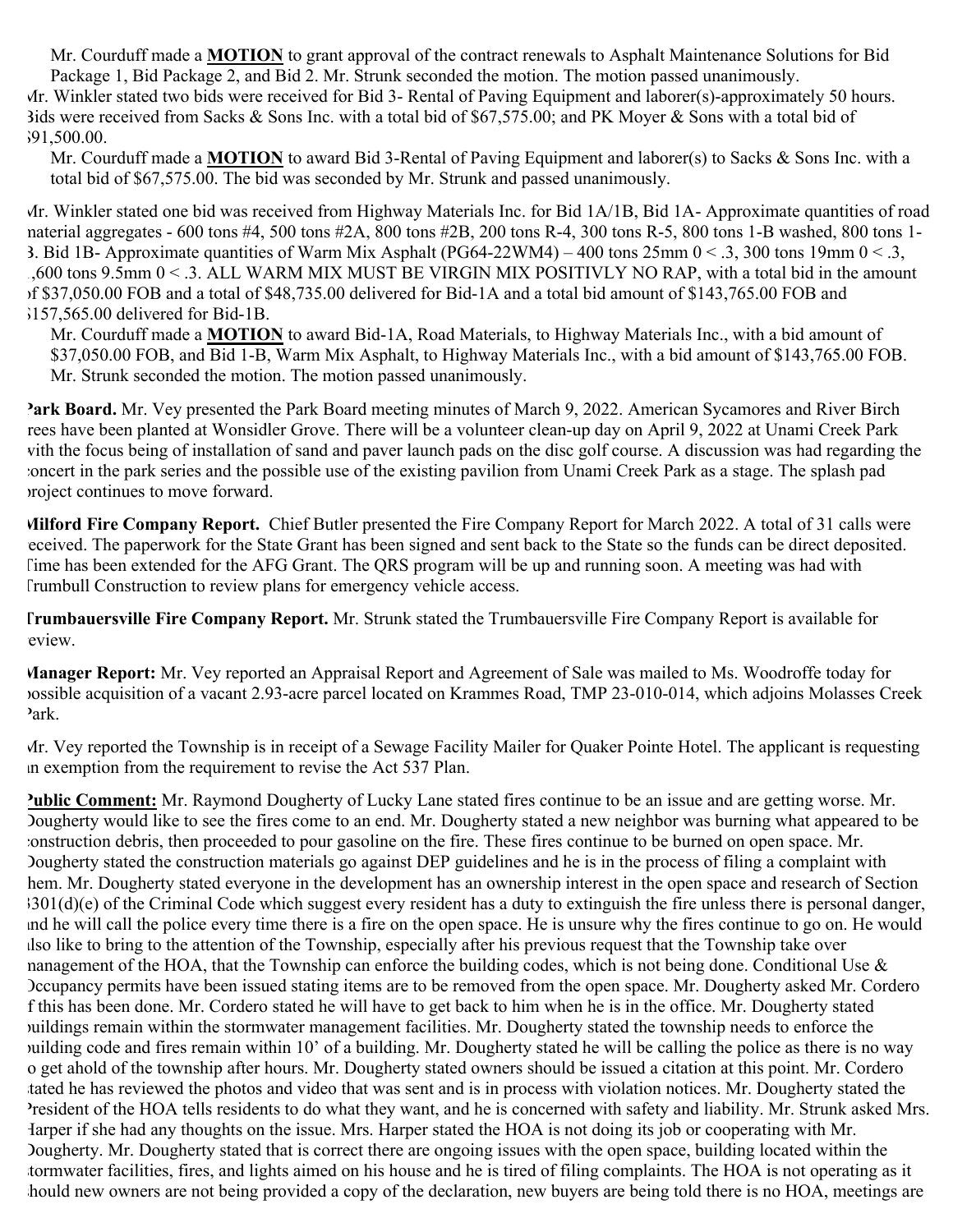not being held, and financial statements are not being provided. Mrs. Harper stated the Township is doing its part and enforcing the Code. Mr. Dougherty noted there are buildings located within the open space that were not issued permits. Mr. Dougherty stated the fire code needs to be enforced. Mr. Strunk noted Mr. Cordero should keep an eye out for the burning of construction debris on the property and cite as necessary.

Mr. Malachowski of 2175 Breisch Road and Ms. Lara Hinkle of 2250 Breisch Road were in attendance to discuss ongoing ssues they are having with Faith Christian Academy. Mr. Malachowski stated they have reached out to Faith Christian regarding the issues and have had no resolve. There have been are hunters on the open space who have been questioned and tated their child attends Faith Christian and they are allowed to hunt there. There have also been issues with people riding a gator in the creek. Mr. Malachowski stated he reached out to Mr. Roth from the Public Works Department regarding these ssues. Mr. Malachowski stated there is litter and issues with school busses turning around. Mr. Malachowski reached out to Mr. Cordero who stated he needs to contact the State Police who in turn told him it is a Township issue. Ms. Hinkle stated since 2007 she has shared two fence lines with the now Faith Christian Academy. Ms. Hinkle stated she had none of the issues she has today when the property was owned by Milford Middle School. There is much aggravation daily. Mr. Clymer, headmaster of the school, is very kind there has never been a solution to issues such as trespassing on her property parents jumping the fence, children left unattended to torment her dogs, and throwing things at her horses. Light pollution is an issue as well, along with constant construction and construction debris, and litter. There have been multiple incidents with school busses damaging her property. Mrs. Hinkle stated her ask is that the township considers the taxpayers and the safety of families and businesses and come up with a permanent solution to the ongoing issues of traffic and trespass. Mr. Strunk stated he township has a decent relationship with the school and can have a conversation with them on these issues. Mr. Malachowski stated Breisch Road is being used as a racetrack. A request for a stop sign to be installed at the end of the Faith Christian driveway was made and a very small stop sign was installed. Mrs. Hinkle maybe a roadway could be constructed off Allentown Road. Mrs. Hinkle stated these issues have been going on for over a year and a half now. Mrs. Hinkle stated the school has stated they have permission from the township to hold class on the open space. Mr. Malachowski asked where to go from here. Mr. Vey stated a meeting with all should be had with all to come up with parameters on what is acceptable and what is not acceptable. Mr. Malachowski stated he would like to see a solution to hunting on the open space as well as it is unacceptable to shoot towards a residence.

#### **Adjournment:**

With there being no further business Mr. Courduff made a **MOTION** to adjourn the April 5, 2022 regular meeting of the Milford Township Board of Supervisors at 9:35 p.m.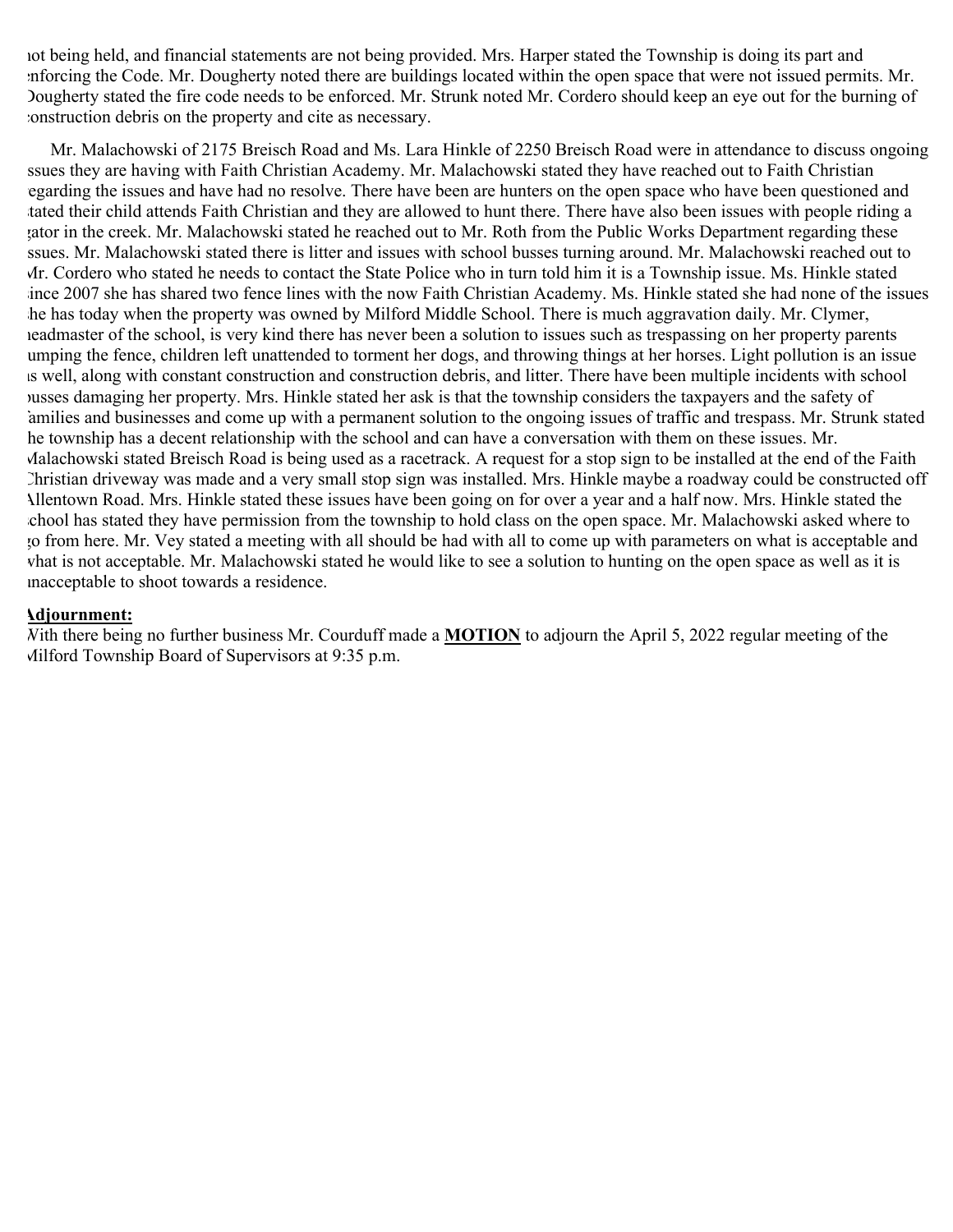**Attendance:** Supervisors present: Charles Strunk, Chair and Thomas Courduff, Vice-Chair, John Mininger, Member. Staff present: Jeffrey Vey, Township Manager; Devan Ambron, Secretary; Peter Andersen, Andersen Engineering; Catherine Harper, Township Solicitor; David Winkler, Public Works Department; and Nathan Cordero, Zoning Officer

**Call to Order:** Chairman Strunk called the meeting of the Milford Township Board of Supervisors to order at 7:01 p.m.

**Approval of Minutes:** Mr. Strunk made a **MOTION** to approve the Meeting Minutes of March 1, 2022 as written. Mr. Mininger seconded the motion. The motion passed unanimously. Mr. Courduff made a **MOTION** to approve the Meeting Minutes of April 5, 2022. The motion was seconded by Mr. Strunk and passed unanimously.

**Financial Report:** Having reviewed the current bills list, Mr. Strunk made a MOTION to approve the invoices for payment and the Treasure's Report of March 2022. Mr. Mininger seconded the motion. The motion passed unanimously.

**Announcements:** Mr. Cordero announced the Zoning Hearing Board will meet on Tuesday, May 10, 2022 to hear the following applications; The application of Jason Padilla & Jacquelinne Cubias for the property located at 2009 Barley Drive, TMP No. 23-004-104, located in the SRM Zoning District. The Applicants seek a Variance from Section 404H2d, to construct  $\sqrt{200}$  square foot shed 3 feet from the side property line and 4 feet from the rear property line; The application of Boguslaw Kowalewski for the property located at 2460 Zion Hill Road, TMP No. 23-005-114, in the RD Zoning District. The Applicant eeks a Variance from Section 404H2i, to construct a garage at a height of 23 feet 4 inches where 18 feet is permitted; and the application of Steve Zakusilo for the property located at 2095 Old Woods Road, TMP No. 23-020-120 and 23-20-121, in the RA Zoning District. The Applicant seeks a Variance from Section 803B, to permit two non-conforming lots in single ownership. A Variance from Section 503, to permit a lot width of 111 feet on TMP No. 23-020-120 where a minimum of 200 feet is required, and a Variance from Section 503, to permit a lot width of 81 feet on TMP No. 23-020-121 where 200 feet is equired.

## **Land Development:**

# **Quaker Pointe Hotel, 1915 John Fries Highway, TMP 23-010-021-001**-Tabled

**Millstone at Parkside, Final Plan of Subdivision, Foulkes Mill Road and Allentown Road, TMP 23-010-137, 23-010- 144-003, and 23-010-145.** Mr. David Caracausa of Centennial Acquisitions and Mr. Kirk Clauss of Schlosser & Clauss Consulting Engineers were in attendance to present the proposed subdivision plan. Mr. Caracausa gave a brief recap of the plan which was presented to the Board of Supervisors at the meeting held on April 5, 2022. Mr. Caracausa stated Final Plan Approval is being sought at this time. A question was raised at the last meeting regarding the ownership/dedication of a portion of the open space, a 6.5-acre area adjacent to the existing Township open space. Mr. Clauss stated the comments found on the Andersen Engineering review letter dated February 23, 2022 are will comply. Mr. Clauss stated one issue liscussed at last month's meeting was the rain garden and the safety of the sledding hill. Mr. Clauss stated following the meeting he staked out the area of the rain garden for the Board to look at in comparison to those safety concerns. Mr. Clauss aid there were a couple of items that he was asked to provide one of which was plant material. Concerns were raised as to the types of vegetation that would be planted within the rain garden. Mr. Clauss said there will be no woody plants installed. The mix is a meadow mix. The maintenance of the garden consists of removing invasive species, essentially weeded. At the end of he growing season the vegetation is to be cut down, which is essentially mowing. Mr. Courduff stated the vegetation should be cut and removed at the end of each season to avoid killing the root system of the vegetation. Mr. Courduff asked for clarification of the slope of the rain garden. Mr. Clauss stated there is a 4:1 ratio with a small berm on the back side. Mrs. Harper stated one of the open questions is whether the township is interested in taking dedication of the open space, the ledding hill. Mr. Courduff stated he thinks the township should own the open space and the rain garden. Mr. Andersen uggested that if the township takes ownership/dedication of the rain garden it follows a 3-year maintenance period, allowing he rain garden to be established prior to taking ownership/dedication. Mr. Vey stated that address the establishment of the ain garden not the continuing maintenance. Mr. Vey stated he thinks the whole package included a contribution of storm facilities, which is now to go to the homeowner's association. There should be a post construction stormwater plan provided. Mr. Clauss stated with the rain garden being detached from the development the inflow of rainwater will not be disturbed and the water will be "clean" before it gets to the rain garden. Mr. Vey asked if there is anything that can be put in the HOA locuments regarding the maintenance of the open space and the basin(s). Mr. Caracausa stated in a typical HOA there is a budget set up allocating where the funds are being sent and the open space/basins will be mentioned specifically. Mrs. Harper tated she would like to review the HOA documents prior to recording. Mr. Caracausa stated that would be no problem. Mr. Caracausa stated the open space located on lot 33 will be maintained by the HOA. Mrs. Harper stated if the HOA is to take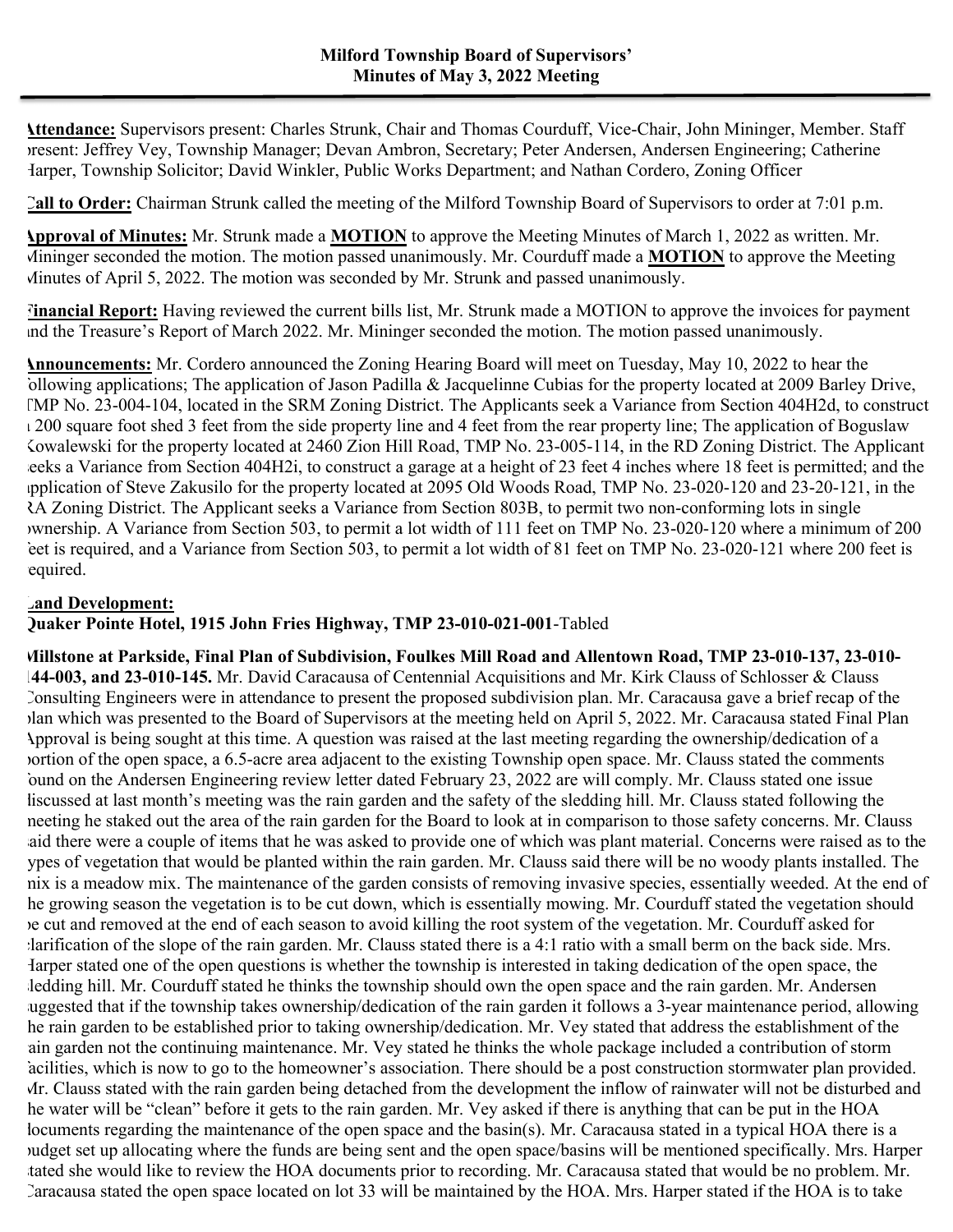are of the open space and level spreader the buyers are to be made aware prior to purchasing. Mr. Caracausa stated the HOA documents are very specific regarding Capital Contributions and break out all the requirements of such in the document. Mrs. Harper suggested a draft resolution be prepared, circulated, and presented at the June 7, 2022 meeting for action. Mr. Caracausa stated the draft approval should mirror the approval granted in 2010. Mrs. Harper stated the board said no on all the newly requested waivers except for #7, the trigger to building permit #15. Mr. Caracausa stated there has been no change to he requested waivers, however; there was a change to the conditions. Mr. Strunk stated there is a large rock and two trees around the bottom of the sledding hill that should be removed to make the sledding hill as safe as possible. Mr. Clauss stated a afeguard is in place, a berm that runs along most of the Mill Road property line. Mr. Strunk stated the extension of the trail to he woods at Mill Road does not need to be installed at this time. Mr. Caracausa questioned the need for concrete monuments hroughout the subdivision and asked if iron pins would be acceptable and concrete monuments installed on just the open space. Mr. Mininger stated iron pins tend to get lost. Mr. Strunk stated he feels the figures should be revisited and compared to oday's cost as the plan was approved 22-years ago. Mr. Caracausa stated he cannot adjust the figures. Preliminary approval was renewed in 2020 by Mr. Canavan of WB Homes. Mr. Caracausa stated \$25,000 would be directed to the open space parcel which rain garden. Mr. Vey asked if the other \$25,000 would be directed to the Capital Contribution of the HOA. Mr. Caracausa stated it would not. Mr. Caracausa stated in the Preliminary approval \$50,000 was allocated to the two open space parcels/detention basins and the township was to take dedication of both basins. The township is now taking dedication of one open space parcel with a rain garden. The second open space parcel is to be maintained by the HOA. Mr. Caracausa stated the HOA Capital Contributions for maintenance and the like will be collected from the buyer at the time of the sale of the home. Mr. Andersen noted the plans consist of 2 stormwater detention basins, a rain garden, and a level spreader. Mrs. Harper stated the applicant is proposing dedication of one of the open space parcels, which consists of a rain garden and sledding hill, to the Township. Mr. Caracausa stated the Board should keep in mind that the HOA will be managed by a professional company and odays buyers want HOA's for assurance of their investment. Mrs. Harper will prepare and distribute a draft resolution for eview to be presented at the June 7, 2022 Board of Supervisors meeting.

**Mood, Waiver of Land Development Agreement, 1970 John Fries Highway, TMP 23-010-100-001.** Mr. Vey presented he Waiver of Land Development Agreement for the Mood proposal. Mr. Vey stated minor details of the language have changed slightly. There is one significant change which states the PennDOT permit details a left turn lane on Route 663 at the existing driveway. Mr. Mininger stated the agreement looks okay to him; Mr. Strunk agreed.

Mr. Mininger made a **MOTION** to approve the Mood Waiver of Land Development Agreement for the property located at 1970 John Fries Highway, TMP 23-010-100-001. Mr. Strunk seconded the motion. The motion passed unanimously.

## **Correspondence:**

**Bucks County Airport Authority.** Mr. Mininger presented the minutes of the Bucks County Airport Authority. Mr. Mininger stated a number of Capital Budget grants were applied for and none were awarded to Quakertown. A grant was awarded to Quakertown Airport last year for the refurbishing of the terminal building. Mr. Mininger stated Doylestown Airport was awarded a number of grants for several Capital Improvement Projects.

**Quakertown Area Planning Committee.** Mr. Vey presented the minutes of March 8, 2022. The QAPC tabled the review of he Conditional Use Application and the Preliminary Plan(s) of Land Development for proposed retail and apartments for Milford Village Section 1 until April when the review from the Bucks County Planning Commission is available. The QAPC reviewed the final listing of the capital and maintenance list for the PennDOT Regional Transportation Projects. Mr. Vey tated it was mentioned that in regard to maintenance, specifically the longitudinal portion of Allentown Road where there are leep ditches, that it is not the responsibility of PennDOT to maintain and the maintenance falls on the municipality. Mr. Vey stated he has researched this in the past and has been unsuccessful in finding where it is stated that the maintenance is the responsibility of the township. Mr. Mininger stated at a PennDOT forum held at the PSATS conference, it was stated that the stormwater along a state road is the responsibility of the State unless the problem is caused by a Township. Mr. Courduff tated he questions how you are to work within a state right-of-way. Mr. vey stated an application would need to be submitted and reviewed by PennDOT and A permit would need to be secured prior to work taking place. Mr. Courduff asked if we are insured to work within a state right-of-way and if there is an unforeseen issue is responsible. Mr. Vey stated that is another ssue. Mr. Stunk stated it has always been the policy of the Township to not perform any work on a state road including drainage and pothole repair.

**Milford Township Water Authority.** Mr. Vey reported the Milford Township Water Authority Meeting Minutes of March 8, 2022, reflect the watermain extension for Millstone at Parkside. A request was made for relief from the cost of extending the watermain offsite.

**Milford Trumbauersville Area Sewer Authority.** Mr. Vey reported the Milford Trumbauersville Area Sewer Authority Meeting Minutes of March 21, 2022 reported that Bracalente Manufacturing Co. is proposing to build two 83,500 square foot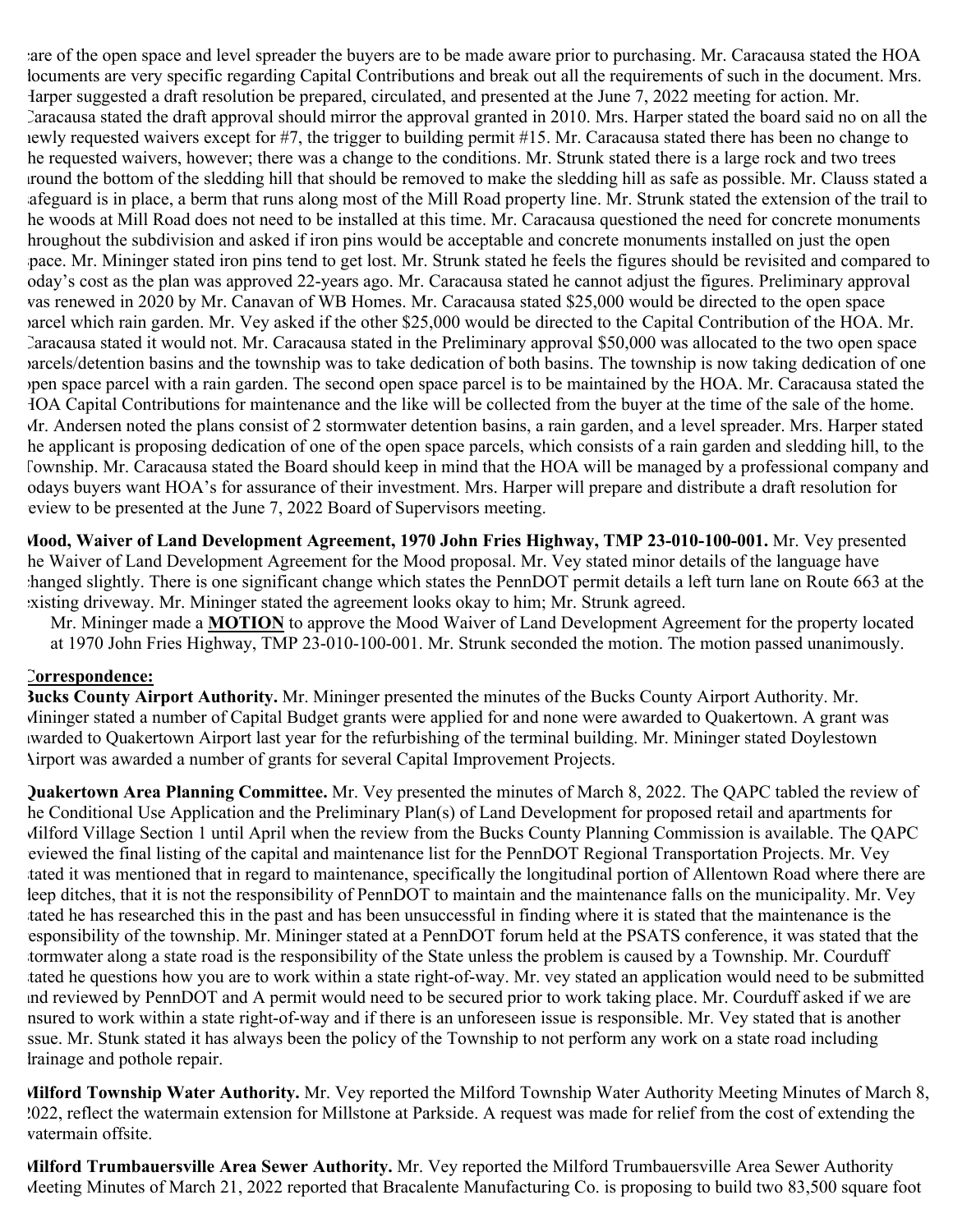buildings and has requested a will serve letter from the Sewer Authority. The Authority approved a will serve letter. Mr. Courduff stated the Chapter 94 report from this past year indicates there is enough capacity for several years and this application requests an approval to re-rate the sewer plant, which raises the question why it is being done. Mr. Strunk stated as he understood it the Authority thought they had enough capacity. Mr. Vey stated it is noted they do not need to re-rate for capacity and he has seen the capacity allocation plan and corrective action plan and there are several outstanding items that may never happen. Mr. Vey stated the Sewer Authority has filed for renewal of the existing NPDES Permit.

**Emergency Health Services 2021 Emergency Medical Services Report.** Mr. Vey presented the 2021 Emergency Medical Report with respiratory distress, critical emergency transport, basic emergency transport, and traffic accidents being the top ncidents on the list.

**Haycock Township Request for Fire Police.** A request has been received from Haycock Township requesting the assistance of Fire Police personnel for traffic control duties for the Steelman Triathlon, to be held on Sunday August 7, 2022 at Nockamixon State Park at 7:00 a.m. and the Independence Triathlon, to be held on Sunday May 15, 2022 at Nockamixon State Park at 6:45 a.m.

Mr. Strunk made a **MOTION** to approve the request made by Haycock Township for Fire Police Assistance on May 15, 2022 and August 7, 2022. The motion was seconded by Mr. Mininger and passed unanimously.

**Borough of Sellersville Request for Fire Police.** A request has been received from the Borough of Sellersville requesting the assistance of Fire Police personnel for traffic control duties for the Sellersville Fire Department Carnival, which is scheduled  $\delta$  Tuesday, July 12 through Saturday, July 16, 2022 from 6:001 p.m. to 11:00 p.m.

Mr. Strunk made a **MOTION** to approve the request made by Haycock Township for Fire Police Assistance on May 15, 2022 and August 7, 2022. The motion was seconded by Mr. Mininger and passed unanimously.

# **Reports:**

**Code Enforcement.** Mr. Cordero presented the Code Enforcement Report for April 2022. A total of 23 permits were issued in April: 1 zoning permit, 8 residential renovation permits, 10 residential accessory permits, 3 commercial permits, and 1 esidential addition permit. A total of 15 Use & Occupancy permits were issued and 10 fire inspections were performed. Three Zoning Hearing Board Applications were received. Mr. Courduff stated he is trying to understand the state audit report that was just received following a review of several commercial alteration permits. Mr. Courduff stated as he understands it a permit is applied for; the plans are then sent to the state for review and approval. Mr. Cordero stated in the past Milford Township did not perform its own accessibility and permits were sent to the state. With Milford Township utilizing a thirdparty inspection company we can keep the accessibility permits in house. The state requires a 5-year audit on accessibility permits. Mike Italia from Barry Isette went along on the audit inspection. Mr. Courduff stated the audit letter outlines leficiencies with no requirement to fix such deficiencies. Mr. Cordero stated that is correct, the letter serves as a training tool. Mr. Cordero stated some changes have been made to the permit applications as recommended by the state.

**Public Works Department Reports.** Mr. Winkler presented the Public Works Departmental Report for April 2022. Mr. Winkler reported the Public Works Department began the month installing certified playground mulch in and around all the playground equipment in the parks. Aluminum face boards were installed on the Unami Park pavilion and started work on the bandshell. Plows and salt spreaders were removed and put away for summer storage. Monster Tree Service removed large dead ash trees on Walnut Lane. Signs were installed on Walnut Lane to keep construction vehicles off the roadway. No truck signs were installed on Bauman Rd due to the problems we have been having. Mr. Courduff asked Mr. Winkler if the signs hat were installed on Walnut Lane seem to be working. Mr. Winkler stated he has not received any complaints so far and no construction vehicles appear to be coming through. Mr. Courduff stated he has received several questions from the residents in the Doerr Road area, one of which is if there is an anticipated date for construction of the cul-de-sac on Doerr Road. The only information provided was the entire construction sequence to go beyond 2-years. Mr. Vey stated he will reach out to the Turnpike for the anticipated date.

**Agricultural Security Area.** Mr. Courduff presented the Agricultural Security Area meeting minutes of April 20, 2022. Several questions were raised regarding the proposed AG leases that are being put together. Essentially the committee recommended that the requirement of the Conservation Plan be completed by the Lessee, if necessary, as the current lessee mows the ground better than anybody and a Conservation Plan would need to be completed only if required by the Lessor. The second issue is the testing of the soil. It was felt that the current Lessee would know when to do the soil testing and what crop he/she would be planting. The soil testing would be done at the Lessee's option and cost. A lot of time was spent on preparing for AG Daze.

**Milford Fire Company Report.** Chief Butler presented the Fire Company Report for May 2022. A total of 34 calls were received. The body for the SS75 was approved and ordered and will hopefully be received by late 2022. More members have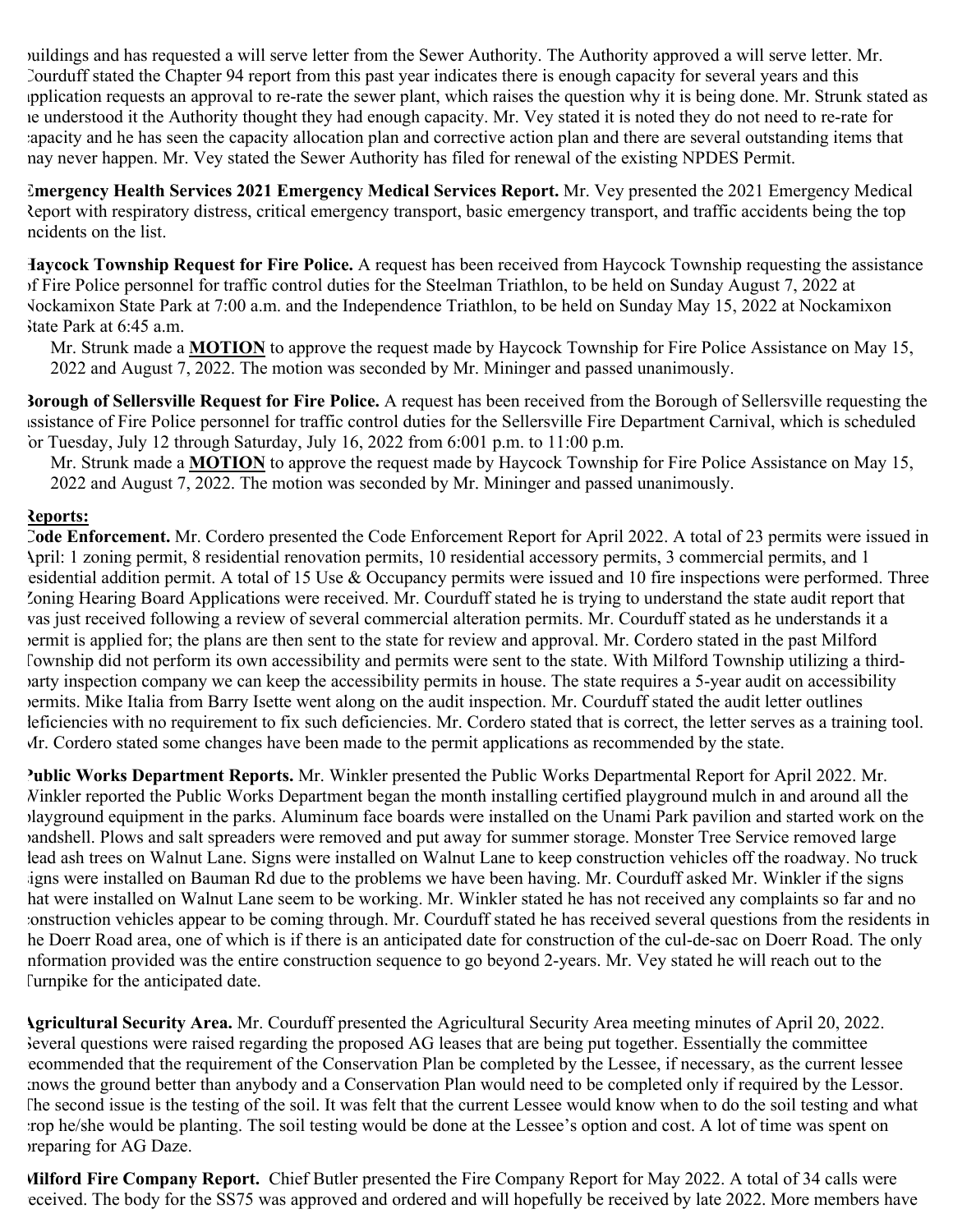attended Water Rescue classes. The Fire Company is looking into upgrading and adding to the water rescue equipment along with upgrading and replacing the gas meters. Mr. Courduff asked about the brush fire that took place on April 30, 2022. Chief Butler stated the wind, dry conditions, and wood pallets on the property contributed to the fire. Initially there were issues with water supply that were handled quickly. Mr. Courduff stated it sounded like water was being hauled all day. Mr. Cordero tated there were 15 tankers hauling water for 7 hours. Mr. Courduff stated between Trumbauersville Borough and Milford Township there have been a lot of brush fires. Chief Butler stated the fires are due to the dry conditions and lack of snow over he winter.

**Trumbauersville Fire Company Report.** Mr. Gerhardt, Deputy Chief of Trumbauersville Fire Company presented the monthly report. The Fire Company responded to 23 calls, 13 of which were calls to assist Milford Township. A new tanker has been ordered and will be delivered in June of 2023. Mr. Courduff stated he would like to commend the Trumbauersville Fire Company for excellent job done for the funeral ceremony afforded to Mrs. Mallery.

**Manager Report:** Mr. Vey stated the Sewer Ordinance have been reviewed and asked Mr. Cordero to report on the review. Mr. Cordero stated some changes have been made and distributed for review, no comments were received. Mr. Cordero stated here are two proposed ordinances. The first being an amendment to the use  $\&$  occupancy to include the inspection of the ump pump not being hooked to the sewer lateral. The second is to allow inspections of sewer laterals if there is a problem notated. Mrs. Harper stated slight modifications have been made to the language. Mr. Cordero stated proper notification must be made. Mrs. Harper stated there were two questions, one was the removal of the televised inspection of the lateral which will read inspection of the lateral, and the other being the insertion of a penalty. Mr. Cordero stated he was in favor of the additional language that states if a problem is found with the system, and it is not repaired it would be disconnected from the system. Mr. Courduff stated he does not see how this can be done as the Department of Health would not allow it. Mrs. Harper stated a lien on the property would also be a possibility. Mr. Courduff questioned Mr. Cordero on the language found in the proposed amended ordinance, to require inspections for discharge of stormwater into the sanitary sewer system. Article makes mention of smoke detectors, house numbering system, and other unrelated items to the ordinance. Mr. Cordero stated items 1-3 are currently found in the ordinance and number (4) That no sump pump is connected to the sanitary sewer and/or lischarging into the sanitary sewer is a proposed amendment to the ordinance. Mr. Courduff feels the amendment does not work with the title of the ordinance. Mrs. Harper stated the Authority is anxious that these Ordinance move forward. Mr. Vey asked what changes should be made to the ordinance at this time. Mrs. Harper stated the proposed ordinances must be advertised. Mr. Courduff suggested sitting with Mr. Cordero to discuss and revise the ordinance as necessary. Mr. Courduff tated the inspection of the sump pump at the time of the sale of the property is most suitable, a video of the lateral could be lone at this time. A discussion was had on the equipment required to perform a video of the lateral. Mrs. Harper stated a query of local plumbers could be done to help determine the cost. Mr. Cordero stated he has a contact at the Montgomery Joint Authority and it is handled in house. A charge of \$150 is assessed at the time of the use & occupancy inspection. In speaking with Mr. Koenig the Authority does not have the man power or equipment to get it done. Mr. Courduff asked how many use & occupancy inspections are done in a month. Mr. Cordero stated an estimated 15 inspections are performed. Mr. Courduff tated a visual inspection could also be done at the time of a meter read. Inflow and infiltration does not come from a sump pump it comes from ground water, outside through the top or bottom of a pipe. Mrs. Harper asked what the next step should be. Mr. Courduff stated a meeting may be needed with the Authority to discuss exactly what is wanted. Mrs. Harper stated another question that must be answered is who takes and pays for the video. Courduff stated the video should be an option. The homeowner can hire a master plumber or have the Authority video and the equipment costs roughly \$1,000 to \$1,500. Mrs. Harper asked if the ordinance should be advertised at this time or continue to be worked on. Mr. Mininger asked if the amendment to Ordinance No. 85 requires a penalty. Mrs. Harper stated it does not as this is an amendment and if the homeowner did not pass the inspection a permit would not be issued. Mr. Strunk stated he is unsure what the purpose of the second ordinance is for. Mr. Cordero stated the ordinance covers prohibited discharges of stormwater, groundwater and illicit lischarge into the sanitary sewer system and if a problem is found the ordinance requires repair to the lateral, along with required maintenance and such of grease traps. Mr. Mininger stated he would like to move forward with the amendment to Ordinance No. 85 at this time, to which Mr. Strunk agreed. Mrs. Harper stated the amendment to Ordinance No. 85 would be advertised for the June 7, 2022 Board of Supervisors Meeting.

**Walnut Lane.** Mr. Vey reported there is cause to potentially close Walnut Lane due to construction taking place for 2+ years. Mr. Johnson and Mr. Slotterback have been touching base with residents in the area. One item to be address is if a truck ignores our signs, how they get out. At this time we have not received any complaints regarding the need to close Walnut Lane but it may need to be revisited in the future. Mr. Courduff asked Mr. Winkler if school busses utilize Walnut Lane. Mr. Winkler stated he is unsure and would check with Levy Bus Company.

**Sewage Facility Planning Module.** A sewage facility planning module has been received for the property located at 1815 Bauman Road. The Applicant proposes to convert the existing barn into a dwelling, add a convenience toilet to the existing